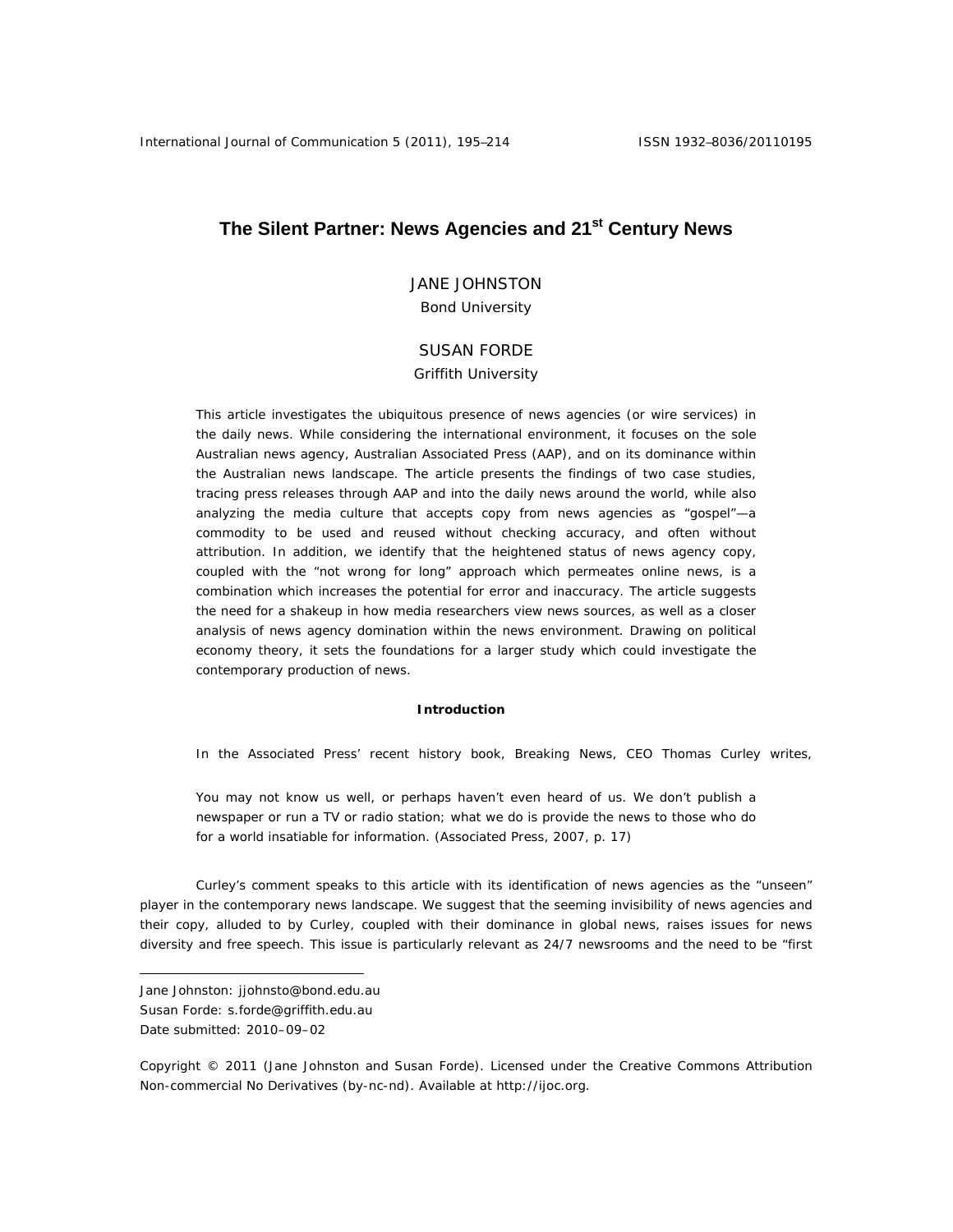with the news" are leading to an even greater reliance on news agency copy than perhaps at any other time in news media history. News agencies provide copy for newsrooms with diminishing journalistic staffs which appears to have enhanced the importance of wire copy in the daily news cycle (Collingwood, 1999; Raward & Johnston, 2009; Barker, 2009. See also newspaper reports on the loss of journalists in Zimmerman, 2009; Folkenflik, 2005; and others). The increasing role for news agencies in contemporary news—and particularly online news sites—provides the basis for this research.

While it draws on global examples and literature, our focus in this paper is on the Australian news agency, Australian Associated Press (AAP), an agency which has hitherto received little or no attention from scholars, despite being Australia's only dedicated news agency. At a time when diversity of news sources is under much scrutiny due to the impact of the Internet on news delivery, we argue that there is a need to look closely at the "silent partner" of journalists and their news organizations, and to consider its scope and reach throughout the entire news cycle. Of importance in our study is a focus on contemporary newsgathering and news production practices. We investigate the developing media culture which accepts news agency copy almost without question by news producers. We also look at the growing percentage of public relations-generated material which is often reproduced as news agency copy and "turned around" and distributed, sometimes unattributed, by news organizations, leading to claims of journalistic "plagiarism" by one group of media researchers (Lewis et al., 2008b). This paper presents two case studies which track news agency copy—from public relations beginnings, through news agency redistribution, and on to publication in the mainstream media.

#### **News Agencies and Political Economy**

Political economy theories provide a strong grounding for understanding the necessarily commercially-driven, rather than democracy-driven decisions that news institutions make every day. Trends over the past 50 years have seen news organizations shed journalists; conduct less original investigative journalism; and look to syndicated news, public relations firms, and news agencies for an increasing amount of news content (McChesney, 2003; Davies, 2008; Project for Excellence in Journalism, 2004–2008; Edwards & Newbury, 2007; Mackinnon, 2006; Reeds & Colbourne, 2000; Schiller, 1989, p. 21). Political economy suggests that this increasing reliance on news agency copy—among many other forms of "syndicated" news—is the rational decision for commercial news organizations to make, regardless of the impact that it may have on news diversity. Certainly, as online news journalist and advocate for the march toward smaller newsrooms Roy Greenslade (2009) recognizes, online newsrooms require far smaller staffs, and news managers are justified in shedding journalists to improve bottom-line performance. It has serious implications, however, for news diversity and public engagement (McChesney, 2003; McChesney, 2008; Lee, 2009). Political economy arguments put forward by U.S. scholars such as Bob McChesney focus primarily on the ways in which mainstream news practices fail democracy—an overreliance on official "experts" and sources; a lack of context in most news reporting; and the prominence of the commercial motivations of media organizations which mould the news that consumers receive (see also Hamilton, 2004; Carey, 1989; and King, 1997). McChesney concludes, "A political economic analysis stresses that the reasons for lousy journalism stem not from morally bankrupt or untalented journalists, but from a structure that makes such journalism the rational result of its operations" (2003, p. 324).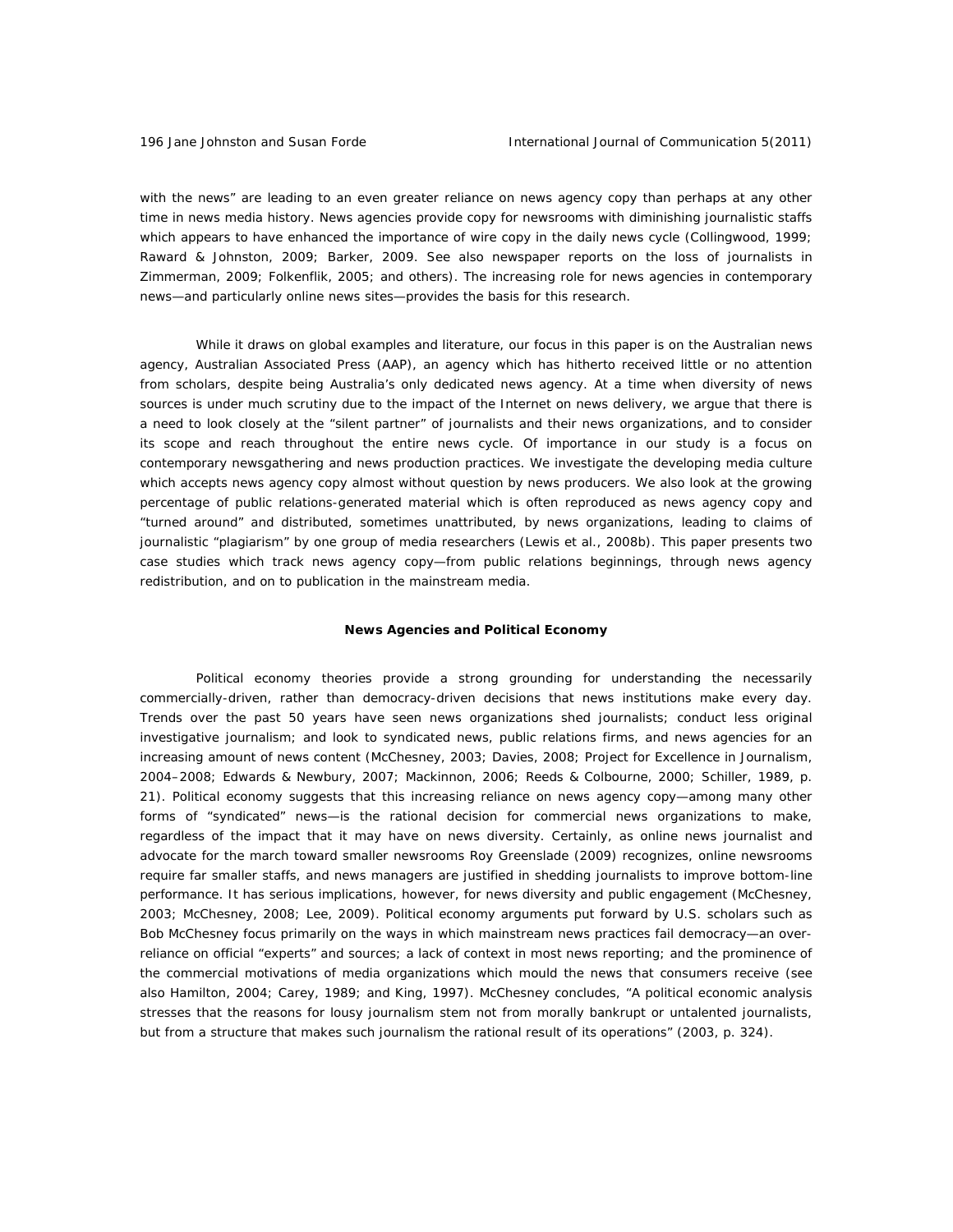Murdock's analysis suggests that the ways in which news organizations are financed and organized have an impact on content or "discourses and representations in the public domain and accessibility to audiences" (Murdock, 1989, p. 46). Even more relevantly, McChesney argued in 1999 that the "core structural factors" influencing the nature of media content include a variety of influences. When considered in the context of AAP, the only news agency in Australia which is also owned by the established major media groups, his words have particular resonance:

The core structural factors that influence the nature of media content include the overall pursuit of profit, the size of the firm, the amount of direct and indirect competition facing the firm and the nature of that competition, the degree of horizontal and vertical integration, the influence of advertising, the specific interests of media owners and managers, and, to a lesser extent, media employees. In combination, these factors can go a long way to providing a context (and a trajectory) for understanding the nature of media content. (1999, p. 31)

In short, political economy, in many ways, offers a seemingly simplistic but accurate analysis of how most contemporary (particularly commercial) media operate. It suggests that commercial decisions, which must be made, affect the content the media produce, as well as the way they present it. These decisions take into account the existence (or not) of competitors; the needs of clients (in this case, media outlets); the needs of the clients' advertisers; and the broader interests of the media proprietors; with limited influence also coming from the news agency journalists themselves. This works on two levels for our study—first, in terms of the stories AAP chooses to cover and the angles they adopt; and second, in the news decisions made by the news agency clients (news media outlets) in terms of the stories they choose to (a) follow-up; (b) reproduce with limited follow-up; or (c) reproduce word-for-word, with little or no input from their own journalists.

A purely economic analysis of news and news decisions suggests even more clearly that economics might help explain this expansion of the role of news agencies in the current news media landscape. James T. Hamilton's comprehensive examination of U.S. news content across three centuries tests the power of market imperatives and produces significant evidence of the role that consumer "preferences" play in the content produced. Rather than news really being something that is "new and surprising," which is the way it is marketed or popularly defined, his study finds that news is more usually "expectations of the familiar" which "often drive consumption" (2004, p. 8). While Hamilton recognizes that economics may not always explain the *outcomes* of media markets and the *impact* of news content, it does explain a great deal about how the media operate (ibid., p. 9). This is our primary concern here. In short, political economy—the term "political" economy is appropriate because we are also considering the role of news decisions in shaping society and the political process—can help us to understand the decisions taken by news agencies in covering news the way they do. Further, it can allow us to go beyond straight economic theories by extrapolating what these commercial/capitalist decisions might mean for society and the political process more generally.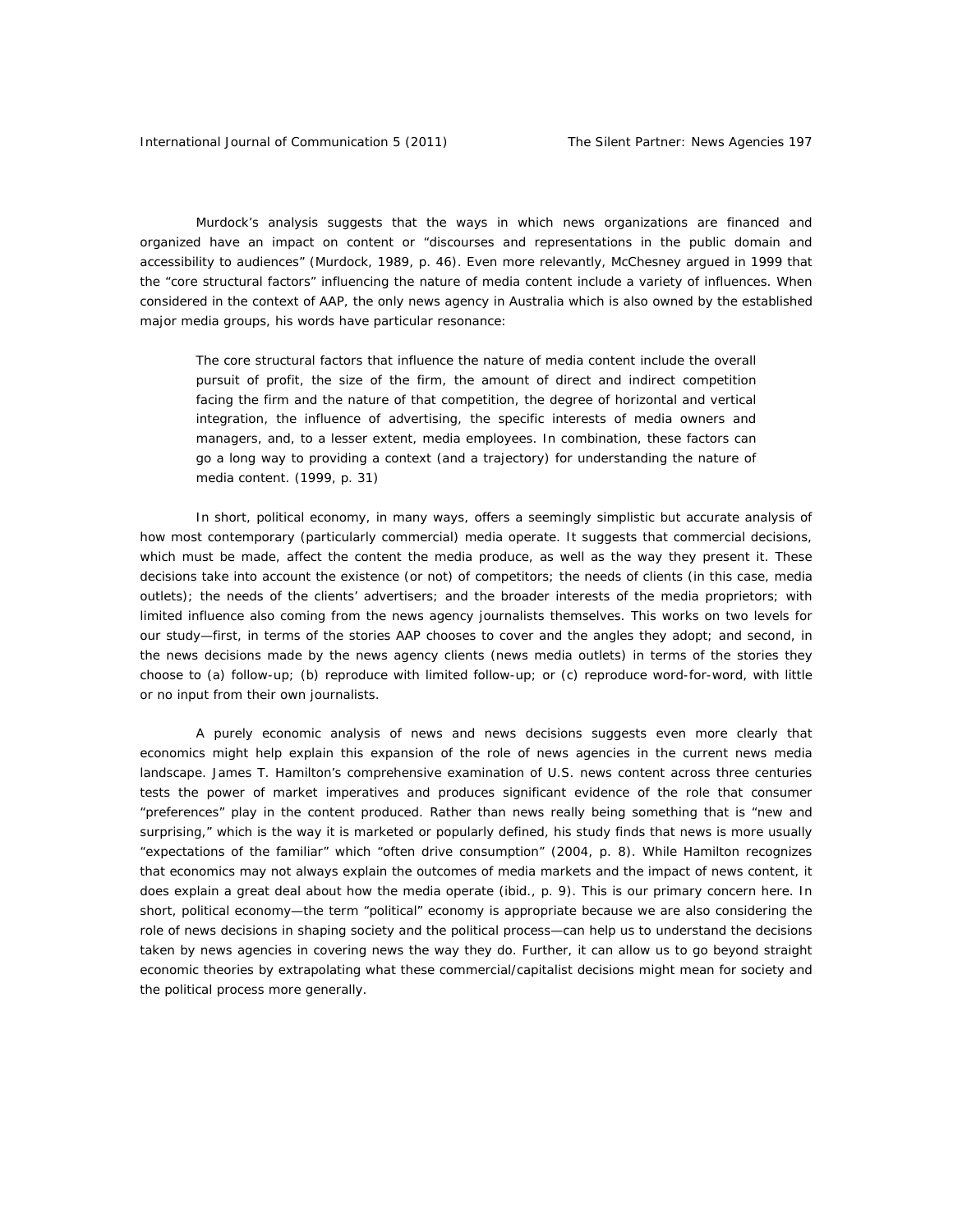#### **News Agencies and Diversity**

In line with these considerations about the factors that control decision making—both by news agencies, and by their media outlet "clients"—Frijters and Velamuri note that due to economic cutbacks, most major newspapers now rely on "recycled news" from wire services or from a decreasing number of mobile journalists (2009, p. 8). This "passive processing of news material" has become widely known as "churnalism" (Davies, 2008, p. 59), which might be thought of as one of the key "political economies" of contemporary news journalism. Veteran Australian journalist and finance editor Geoffrey Barker (2009) recently reflected on the state of the Australian newsroom when he left his nearly 50-year career in national and international reporting: "Journalists are valued according to the number of times their name appears over articles, meaning that the most automaton-like information processors—purveyors of what Nick Davies calls 'churnalism' —are the most valued staff." This is further endorsed in the literature from the United Kingdom. An editor in a recent UK study noted: "We are 'churning' stories today, not writing them. Almost everything is recycled from another source" (Lewis et al., 2008a, p. 31). This trend has been developing for some time—in Australia in 1993, a government reform commission found a heavy reliance by media outlets on government media releases, with 279 media releases resulting in 220 news stories which had been "reproduced virtually unchanged" (Electoral & Administrative Review Commission, 1993, p. 70). The same report found that regional press, in particular, "often contented themselves with ministerial media releases and the AAP news service for copy" (ibid., p. 31; Grattan, 1998; Grundy, 1993; Maguire, 1992).

Paterson found that online news worldwide was based on the "de facto duopoly" of Associated Press and Reuters. "The political economy of online news is not one of diversity but one of concentration, and the democratic potential of the medium remains mostly that—potential" (Paterson, 2006, p. 19). He argues that the notion of diversity "is a pretence that cannot last," and that the Internet presents "the dangerous illusion of multiple perspectives which actually emanate from very few sources" (ibid., p. 20). In fact, the most recent *State of the News Media* report from the United States suggests the merging of news across platforms, as news on the Internet is fast becoming the same as news in other media (Pew Project for Excellence in Journalism, 2010). For example, in 2008, *The Washington Post*, *The New York Times,* and the *Los Angeles Times*, "brought online and offline staff operationally closer together" (ibid.). The study importantly recognizes, though, that despite the promise of volumes of "new" news and perspectives from the news Web sites, these online news organizations are producing very little original content. Their economic framework, which still sees a low level of traditional advertising and very little user-payment for content, limits the amount of original newsgathering they are able to do.

In Australia, (then) Editor-in-Chief of AAP Tony Vermeer claimed the reality of news agency copy and converged news platforms was that, while the Web was often seen as an alternative news source, it was more realistically an "alternative market for agency copy . . . When people call up breaking news, more often than not [it] is agency news they are reading" (Vermeer in Knight, 2007, p. 20). This is further explained by the current AAP Editor-in-Chief Tony Gillies, who says that newspapers, already heavy users of AAP content, "may use three or four times that amount of [AAP] content on their Web sites" (Australian Press Council [APC], 2008, p. 34). An Australian Press Council report explains the increase: "Content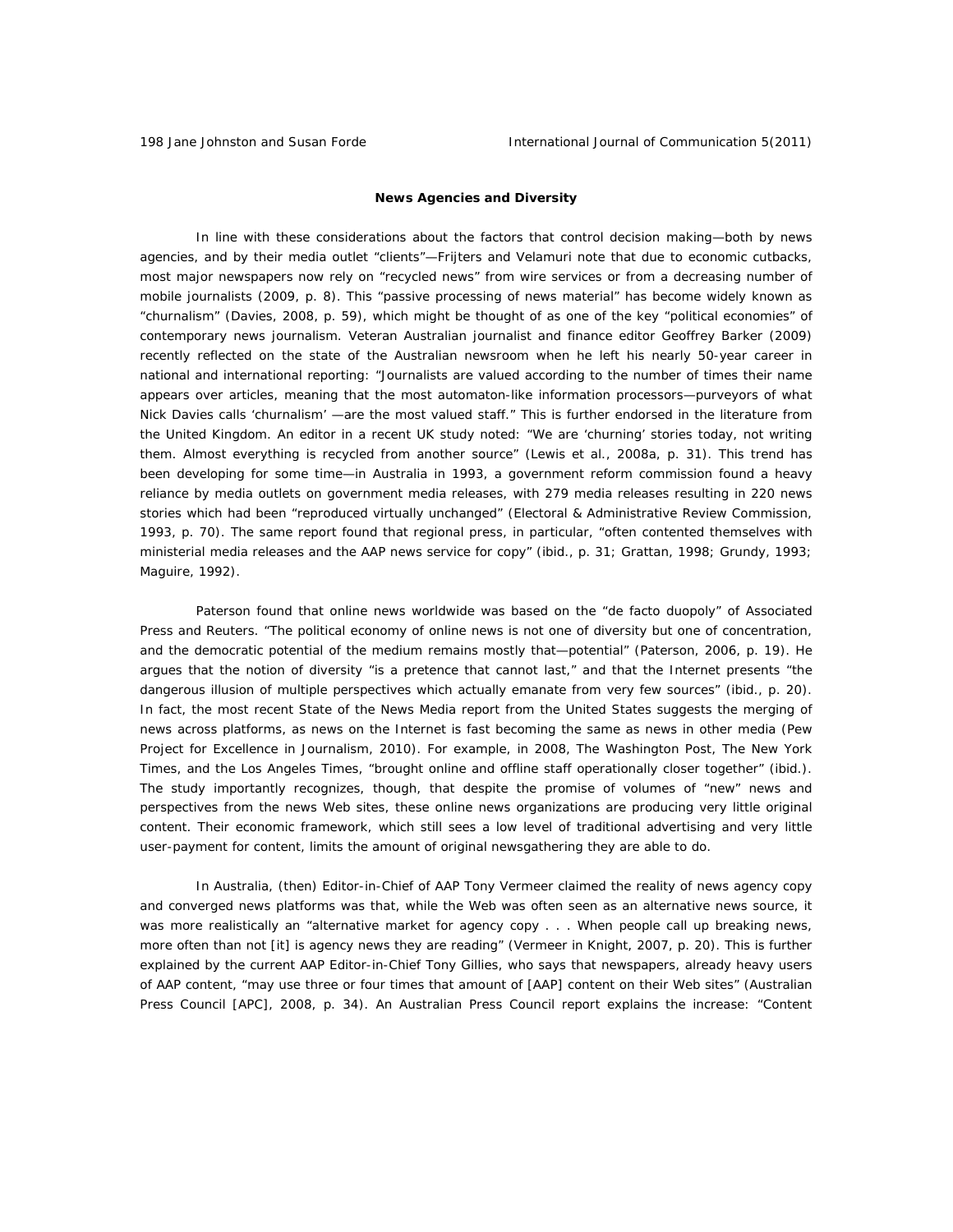International Journal of Communication 5 (2011) The Silent Partner: News Agencies 199

sources such as press agencies like AAP have long provided many stories for Australia's newspapers. The needs of a 24-hour newsroom have led to a greater reliance on such sources" (ibid., p. 7).

A recent study examining news coverage of the horrific "Black Saturday" Victorian bushfires in Australia's southeast corner certainly suggests that the "need for speed" is one of the key reasons that some of the coverage of the bushfires was incorrect and had to be quickly pulled down from various news Web sites. This natural tragedy, which unfolded over a number of days in February 2009, saw 173 people lose their lives, 400 people injured, and more than 2,000 homes lost. Journalists and editors interviewed in the aftermath of the Black Saturday crisis said the need for ongoing news on their organization's Web site "produced a further challenge to the standards of verification." The report found: Most of the media people in this study were required to file for their organization's Web sites, as well as for their newspaper, radio, or television station. This ceaseless demand for material created a situation in which, to quote one respondent, "what is fact right now can be proven to be fiction 20 minutes later." [Other] respondents said:

"It's very easy in the online age to be swept up . . . in the story and just whack stuff on and off the Web."

"The world is replete with online examples where everyone is in this mad rush to publish online. Everybody gets swept up in this. You've got a 24/7 news platform now."

"[I said] 'We want rigour.' Obviously there are some things we are going to, with all good intentions, publish that in an hour or two, or next day, [are] going to be found to have been incorrect." (Gawenda & Muller, 2009, p. 67)

Indeed, journalists and editors working in the online environment told the researchers they tended to verify facts *after* a story had been published, rather than before, as is journalistic convention (ibid., pp. 12–13). In addition, it was clear from people working specifically in online news that "the pressure to be first was much greater than the pressure to be right" (ibid., p. 13).

## **Public Relations, News Copy, and News Agency Legitimacy**

The pressure to meet the 24/7 newsroom's "hunger" for news, then, is significant and would appear to impact the reliance of the news media on agency copy to fill news space. Davies notes that the main suppliers of information to the news media in the UK and the United States are "two primary conveyor belts: the Press Association and public relations" (2008, p. 74). This is supported by Lewis et al. (2008a, 2008b), who studied 2,207 newspaper stories from five newspapers in the UK and found that public relations and agency copy represented 88% of stories. They suggest a "clear linear process in which PR material is reproduced by agency journalists whose copy is, in turn, reproduced in the news media" (2008b, p. 15). Their study also identifies an important issue regarding the different approaches to public relations-generated news and news agency-generated news: "We recognize, of course, that agency and PR copy are, from a journalistic perspective, epistemologically different" (2008a, p. 30).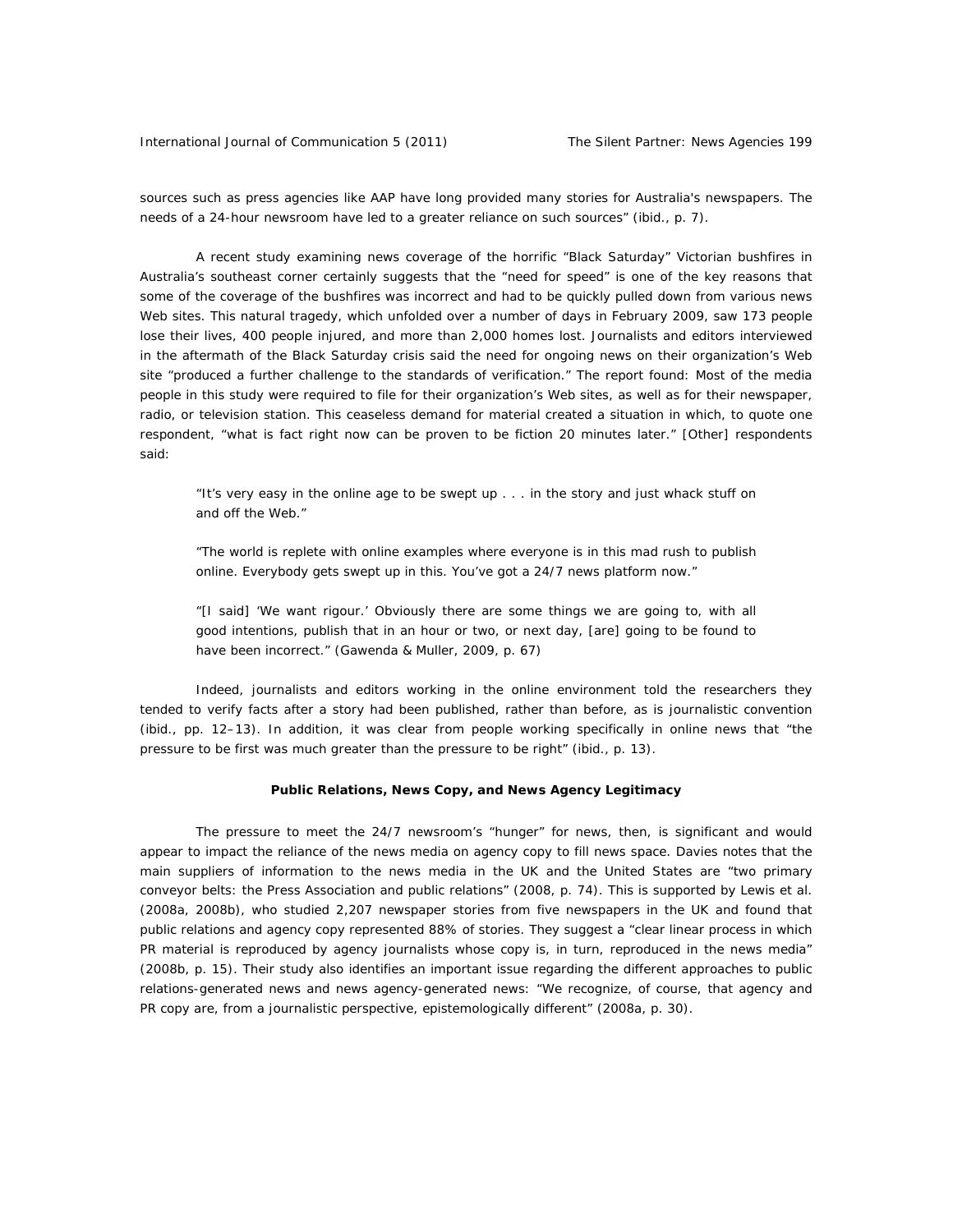We see evidence of this different epistemological approach in a 2010 study conducted by the Australian Centre of Independent Journalism (ACIJ) and the Australian daily alternative online news site Crikey.com. Their study into news and public relations found that nearly 55% of stories analyzed were driven by public relations activity, confirming previous Australian and international research (Edwards & Newbery, 2007; MacNamara, 1992; Lewis et al., 2008b). However, they noted that:

As a by-product of our investigation, we tracked newswire material that made its way into newspapers. Newspapers have always relied on wire service copy to supplement their own journalism. Acknowledging the wire services is not a condition of their commercial agreements but failing to do so is not transparent. And putting a journalist's byline on AAP copy is downright cheeky. (ACIJ, 2010)

Despite this observation, neither the methodology nor the findings make any further reference to the quantity of AAP or other news agency copy being used. This reinforces our position that news agency copy is viewed *differently* to other external sources, with relative immunity from investigation, more as an internal contributor of copy rather than an external contributor.

While questions of balance, spin, rigor, newsgathering practices and news diversity are regularly aimed at other third parties—notably public relations—news material from wire agencies appears largely immune to serious scrutiny. News from AAP and other news agencies, bring with it an authority so absolute that the news media do not question its content or factual accuracy. There are numerous examples in recent years of news covered by AAP that is followed up, unquestioned, by major news sources (Australian Press Council, 2008, p. 32; Australian Press Council Adjudications, No. 1428, No. 1383; *Media Watch,* 2008).

The legitimacy offered by AAP's "filtering" process is confirmed by one commercial television reporter/producer, who told Pearson and Brand's research team in 2001 that wire services were the most influential and trustworthy news medium, because:

They don't make mistakes and that's usually the first priority . . . that's by far the most influential because if we've got a breaking story we'll pull up whatever is on wires, rip it off the printer and give it to the presenter, and they'll go straight to air and they won't even attribute it. (2001, p. 102)

Pearson and Brand's 2001 study, completed for the then-Australian Broadcasting Authority, found that most journalists believed news agencies or wire services such as AAP were, along with metropolitan newspapers and public radio, significantly more influential on the news products of other media. Pearson and Brand found that 78% of journalists and news producers used AAP as a news source most days—and that it was considered a credible source, comparable to metropolitan newspapers and ABC Radio's AM program as an influence on daily news agendas (ibid., p. 47). Journalists felt AAP had taken on a new role in the new media environment and had become a "media player in its own right, providing both a news service to traditional media and also a direct feed to audiences as the news provider for most portals and online news services" (ibid., p. 9). Other studies support this approach to AAP. A pilot Australian study of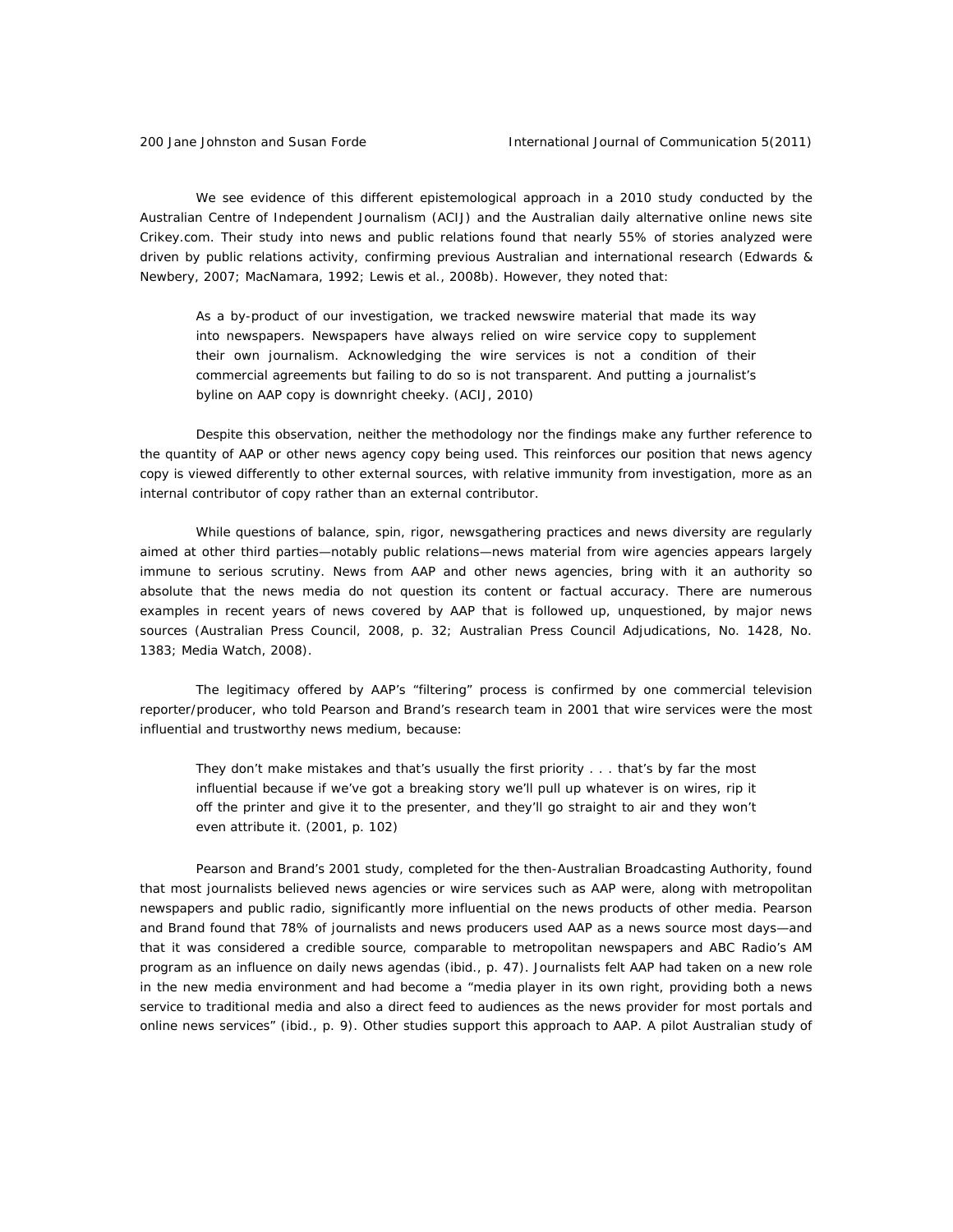FM radio news, which found that 61% of analyzed news bulletins came from AAP, concluded that, despite the emergence of new information sources, notably the Internet, AAP was still regarded as the most reliable and often the fastest supplier of breaking and developing news (Raward & Johnston, 2009).

Jack Herman, Secretary of the APC, which commissions the annual State of the News Print Media study in Australia, said a reliance on AAP copy, especially in 24-hour news environments, was to be expected (Herman, 2009). This has implications not only for news diversity, but also for issues of inaccuracy where the same error may be repeated time and again as more publications pick up the wire copy. If an online publication gets it wrong overnight, it is usually cleared up the following day (ibid.). A former online journalist for Melbourne's leading daily, *The Age,* clarified:

The basis of AAP is their brand, their credibility is in their brand and so you don't necessarily question their copy. They have the resources to be out there getting the story, *The Age* doesn't have those resources so, you don't question them on it. But if they come up wrong . . . I mean the new catch cry in journalism is, 'you're not wrong for long'. So, if you're wrong, you change it. (Journalist 1, 2009)

What also comes with the use of wire copy is the adoption of it as a news organization's own, often without attribution, and the acceptability of this practice. The ACIJ/Crikey study noted that nonattribution was "cheeky," though Lewis et al. plainly state that "Such practices would, elsewhere, be regarded as straightforward plagiarism" (2008b, p. 15). They found that almost three-quarters of stories carried bylines; however, only 1% of those bylines were attributed to the Press Association (PA) or another wire service. While this seemed to indicate that wire service copy was only a very small part of the paper, on closer analysis, they found that only 25% of stories did not include any evidence of agency copy (2008a). They noted: "Newspapers make little acknowledgment of this reliance on agency copy even when they publish such materials in more or less verbatim form" (ibid., p. 30).

Our research confirmed the muddy waters that bylining agency copy presents. We examined the online "Breaking News" sections of *The Daily Telegraph* and *The Age*, finding overwhelmingly that breaking news in online newspapers is synonymous with wire service copy (Johnston & Forde, 2009). The sample of 741 stories found that the largest proportion of news for both newspapers came from AAP. When we combined the figures from AAP and Agence France-Presse in *The Age* online, 96% of the stories were from just two wire agencies, with no staff input. The total for the *Daily Telegraph* was somewhere between 80% to 90%, but the composite was harder to gauge because of recycled news from other News Limited media, and because of difficulty in tracking bylined journalists (see Johnston & Forde, 2009, for further elaboration).

We take up two important issues raised in these studies:

• First, news agency copy can just as likely be made up of public relations-derived material as any other news story; and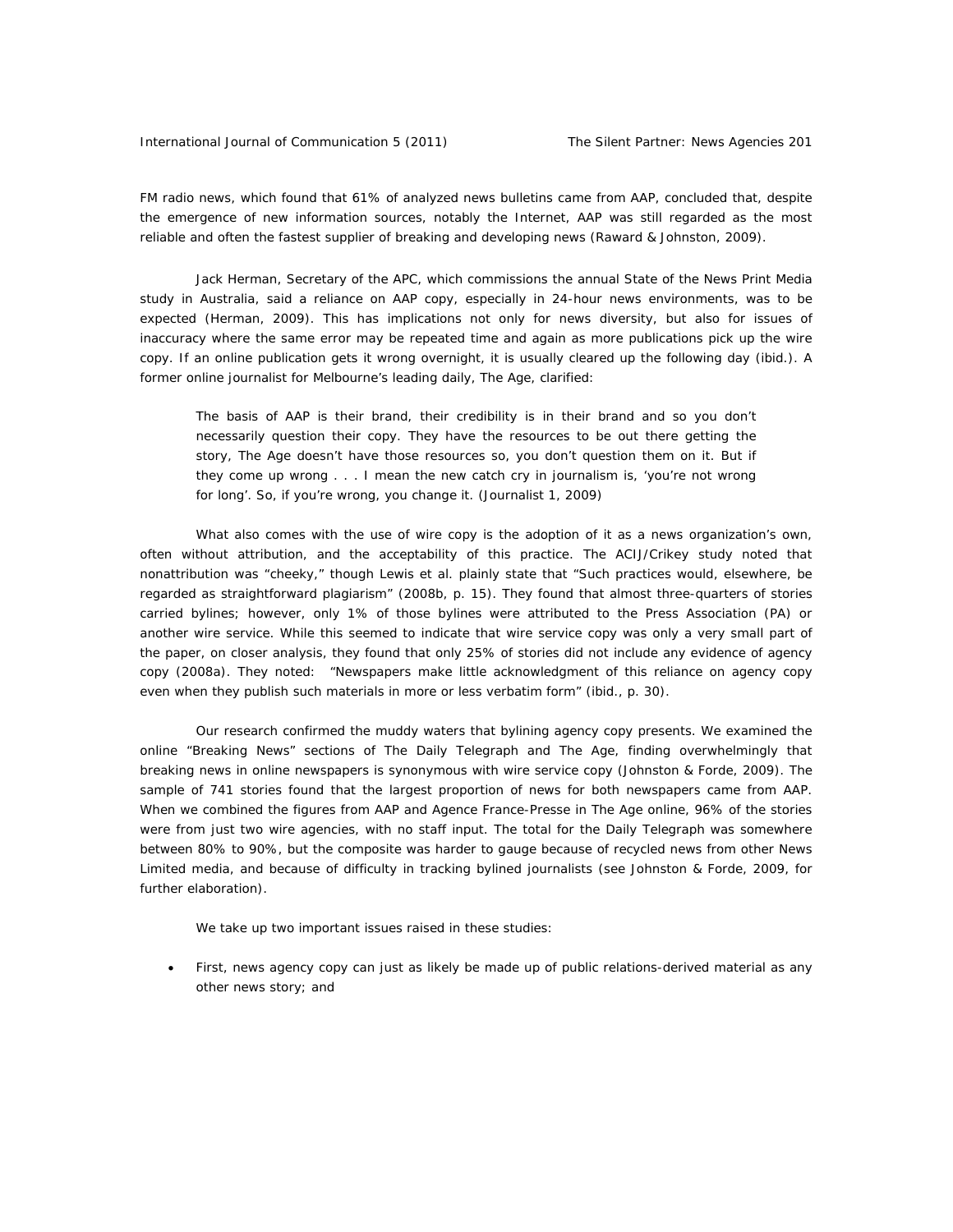• Second, there is a cultural or epistemological difference in how media, and indeed media researchers, often view public relations-generated stories and news agency-generated copy.

# **Methodology**

This study aimed to test the assertions from the literature and from previous examples about news agency copy which is often reproduced from public relations material—often reproduced verbatim or near-verbatim by news outlets, particularly on online news Web sites belonging to major daily news providers. We adopted a case study approach to achieve this, coupled with some key interviews with people involved in the online newspaper environment and some investigations into Australian Press Council (APC) adjudications.

Our two case studies were discovered through sporadic searches of online news Web sites. They incorporate the background and impact of two news agency stories. Flyvberg reports that case studies, which are simply "a detailed examination of a single example" are usually identified by conventional researchers to be appropriate in the early stages of research projects (2004, p. 420), but that they must be coupled with hypothesis-driven research for more substantial studies. He argues, however, that the case study, rather than simply providing "a method of producing anecdotes" was able to draw considered conclusions based on concrete, in-depth examples (ibid., p. 422) and provided a strong opportunity for 'learning' (citing Eysenck, 1976). We follow Flyvberg's "information-oriented selection" as the basis for our case studies which were chosen to "maximize the utility of information from small samples and single cases" (ibid., p. 426). As part of our method, we have also examined adjudication reports from the APC to determine the prevalence of publicized complaints against wire agencies for misleading or erroneous copy that is republished by news media outlets. While we have not quantified the APC adjudications index, we have presented two adjudications here to support the case studies. The semi-structured interviews with industry personnel have also provided something of a preliminary method—to couple our own case study approach, to draw examples and findings, and then to put those findings to people within the industry who might be able to better explain them. Rapley suggests that all forms of qualitative interviewing provide a key rationale of offering the researcher the opportunity to gather "contrasting and complementary talk on the same theme or issue" within a broad framework of a conversational but focused discussion (2004, p. 18). We had also sought to conduct semi-structured interviews with AAP personnel, particularly their Editor-in-Chief, but our attempts have so far been unsuccessful.

This methodology has developed with our project, and will continue to develop as the project expands. As Seale et al. (2004, p. 2) suggest, qualitative research practice is not a linear process. It involves "an engagement with a variety of things and people," including the research team's own past experience and aspirations. They report that "if practicing researchers are encouraged to write about their inquiries in a methodologically reflective way (though not in a purely self confessional manner), we may learn a great deal" (ibid.).

This is our aim in this study. We note that the method and sample detailed here are appropriate for a study of this size, but in a larger project, more developed content analysis and "tracking" data will be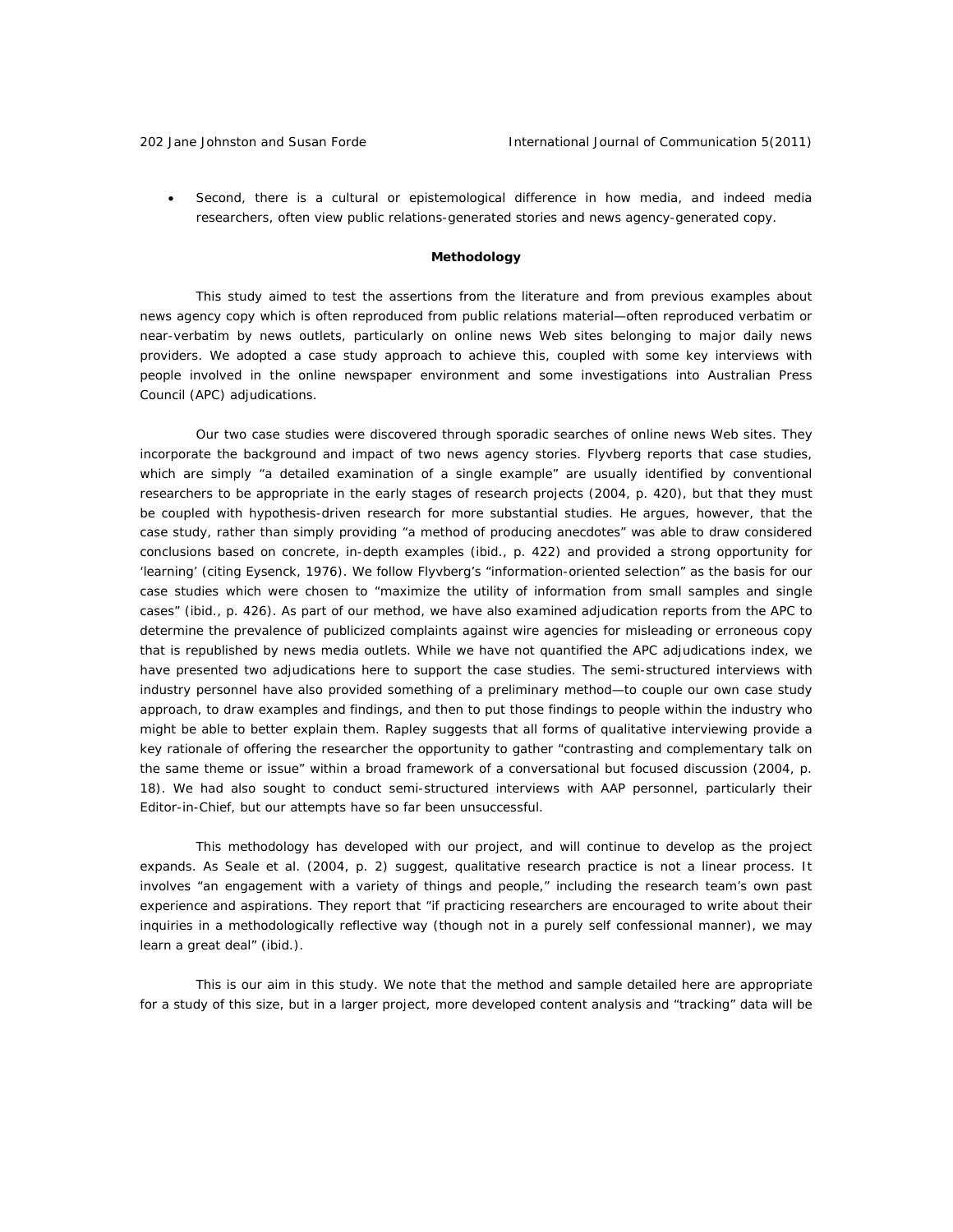coupled with enlarged case studies and interviews to arrive at more substantial conclusions about the position of wire agencies in the contemporary news landscape.

## **Case Studies**

Davies argues that a key issue associated with news agency copy is that mistakes made at this level may be perpetuated as a story continues to be re-reported in unchecked form (Davies, 2008). On the Internet, "not wrong for long" might entail a retraction—or more commonly, the erroneous report may simply be removed ("killed"), never to be seen again once the error is discovered. It is almost as though it never existed. In a brief example before we move on to our case studies, a research assistant and former journalist working on this project who is of Dutch origin, is a regular reader of the Dutch newspaper *Trouw,* and he accesses his news through their Web site*.* He noted with concern one day that one of their leading stories, bylined to and originating with the Nederlands Persbureau (ANP), the major Dutch news agency, reported on an award presented to a 87-year-old Holocaust survivor, whom, they reported, had been a prisoner in "the Polish concentration camp Sobibor" (ANP, 2010a). Due to the reader's European heritage and the fact that his wife is Polish, he took exception to this inaccurate description of the concentration camp which was not, of course, a *Polish* concentration camp at all. He sent a correction to the newspaper in the "reader comments" section at the end of the story which read: "This article contains a factual error: 'The Polish concentration camp Sobibor' should be something like 'The German concentration camp Sobibor in occupied Poland.'"

The next day, he visited the Web site and found that, while the news story was still up, the description of the concentration camp had, indeed, been changed to his exact words—"The German concentration camp Sobibor in occupied Poland" (ANP, 2010b). The original wording had disappeared, and there was no indication that there had previously been an error which was now corrected. Meanwhile, the reader's comment had also completely disappeared from the Web site—possibly (we speculate) to remove any trace that they had been corrected. While this is anecdotal, when considered along with the case studies below, it does suggest that the combination of "credible" news agency copy; an increasing online 24/7 news hole; and the technological ability to make mistakes "disappear" immediately may be causing a significant shift in the way news is gathered and reported.

Our first case study is from a youth-oriented news satire program called the *Hungry Beast,* which airs on Australia's national broadcaster, ABC-TV. The first episode of this program, launched in 2009, featured an exposé of a well-orchestrated ruse that the *Hungry Beast* team had inflicted upon the Australian media about a survey reporting on the "gullibility" of Australian citizens. The story began as a media release put out by the fake "Levitt Research Institute" (set up by the *Hungry Beast*) which was picked up by AAP, and as a result, covered widely by news media outlets. As part of the hoax, the *Hungry Beast* team had developed a fake Web site for the Levitt Institute; written a fake 10-page research report about their survey; and provided a *Hungry Beast* team member as the "Executive Director" of the Levitt Institute to be available for interviews with journalists. The false report found, among other things, that Sydney people were the most gullible of all Australian citizens; and that people from Melbourne were the least gullible in that they generally did not believe a series of propositions put to them by the Levitt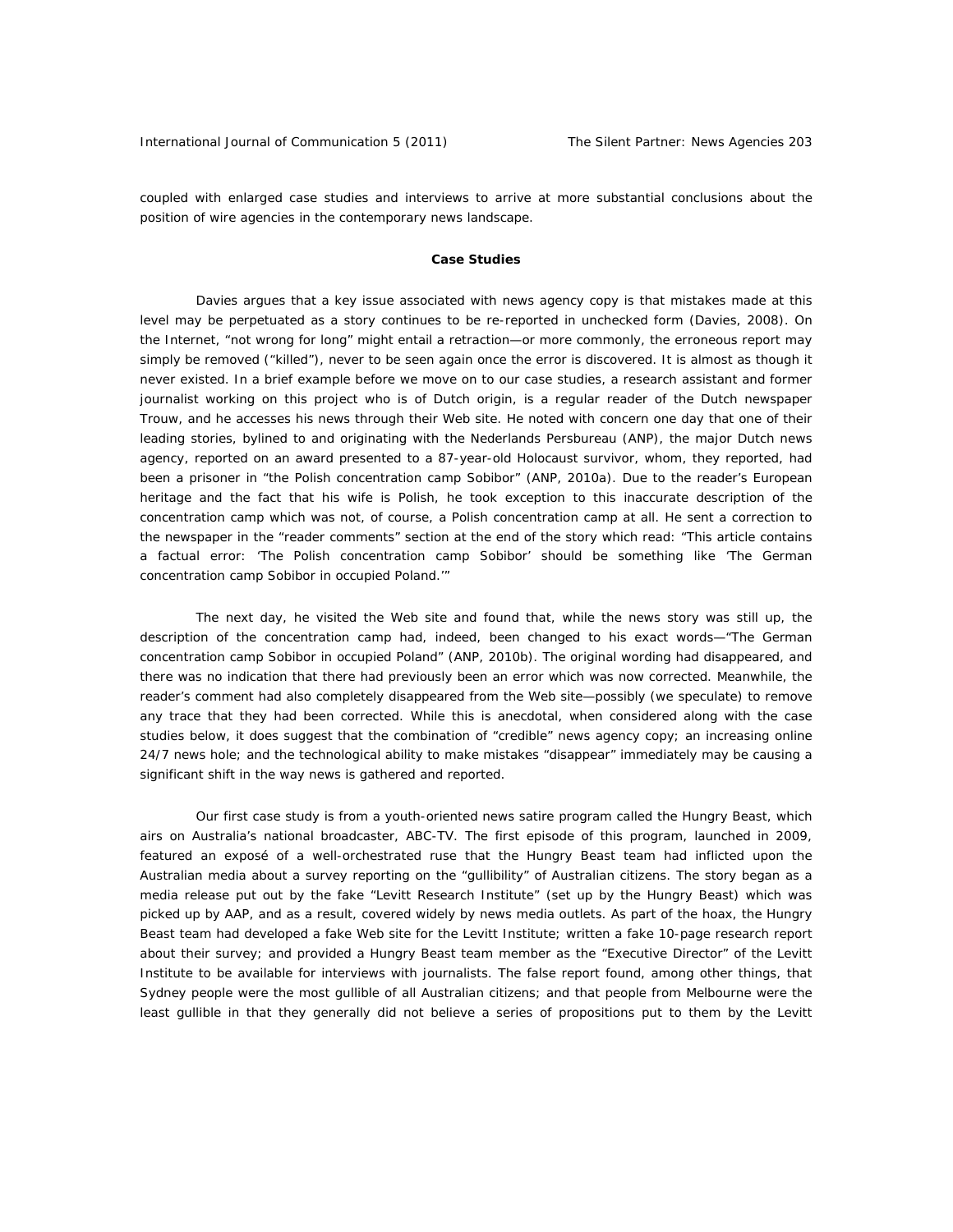Institute. The research had never been conducted, but according to the prestigious online version of Melbourne's *The Age* newspaper, it had. On September 20, 2009, they reported:

## **Sydney, the most naïve city, study finds**

Psst! Have you heard the one about Captain Cook and his three wives?

What about cricket legend Richie Benaud's Senate career?

Many Australians have apparently heard of both, according to a report by social research company The Levitt Institute. They blame the internet and its plethora of unsourced and unverified information for such gullibility. (AAP, 2009)

The story continues, quoting fake Levitt Institute Executive Director Dr. Carl Varnsen along with another Levitt Institute source "research coordinator" Lauren Kennedy (*Media Watch,* 2009). The *Media Watch* program also points out that the name Karl (or Kel) Varnsen is actually an alias for Jerry Seinfeld from the television sitcom *Seinfeld* (ibid.).

The story is bylined to AAP, and appeared in almost exactly the same format in newspaper Web sites around the country, and was followed up the next day by the well-respected ABC radio along with 32 other radio stations, Fairfax newspaper Web sites and News Ltd. Web sites. Even regional newspapers such as the southeast Queensland *Gympie Times* and the *Rockhampton Morning Bulletin*, picked it up and are still running the fake story on their Web site at the time of this writing. Both stories are bylined to AAP. When the hoax was exposed by ABC's *Media Watch* program the day after a tip-off from a sceptical audience member who had seen the story on a news Web site, *Hungry Beast* admitted their role in the story. Indeed, *Media Watch's* investigation indicated even the most basic research from any journalist involved would have uncovered the truth—the Levitt Institute's purported headquarters, for example, is a boarded-up and derelict terrace house in Sydney (*Media Watch*, 2009). And a quick Google search of the Executive Director Carl Varnsen shows up very little, apart from a recently added one-line Wikipedia reference to a "public intellectual and leading sociologist in Australia" (ibid.).

AAP Editor Mike Osborne recognized they had taken the bait and their lack of background research had been exposed, but he also defended the organization's decision to run the research findings and release it to their clients:

As the national news agency, AAP receives many hundreds of reports on a weekly basis and always attempts to verify information, either by phone call or e-mail. While this incident has caused us to review our verification procedures to minimise the chances of it happening again, any fair-minded observer would understand how this hoax, with supporting Web site, 10-page report, and PR people spruiking the results could deceive a busy reporter facing rolling agency deadlines. (Osborne, 2009)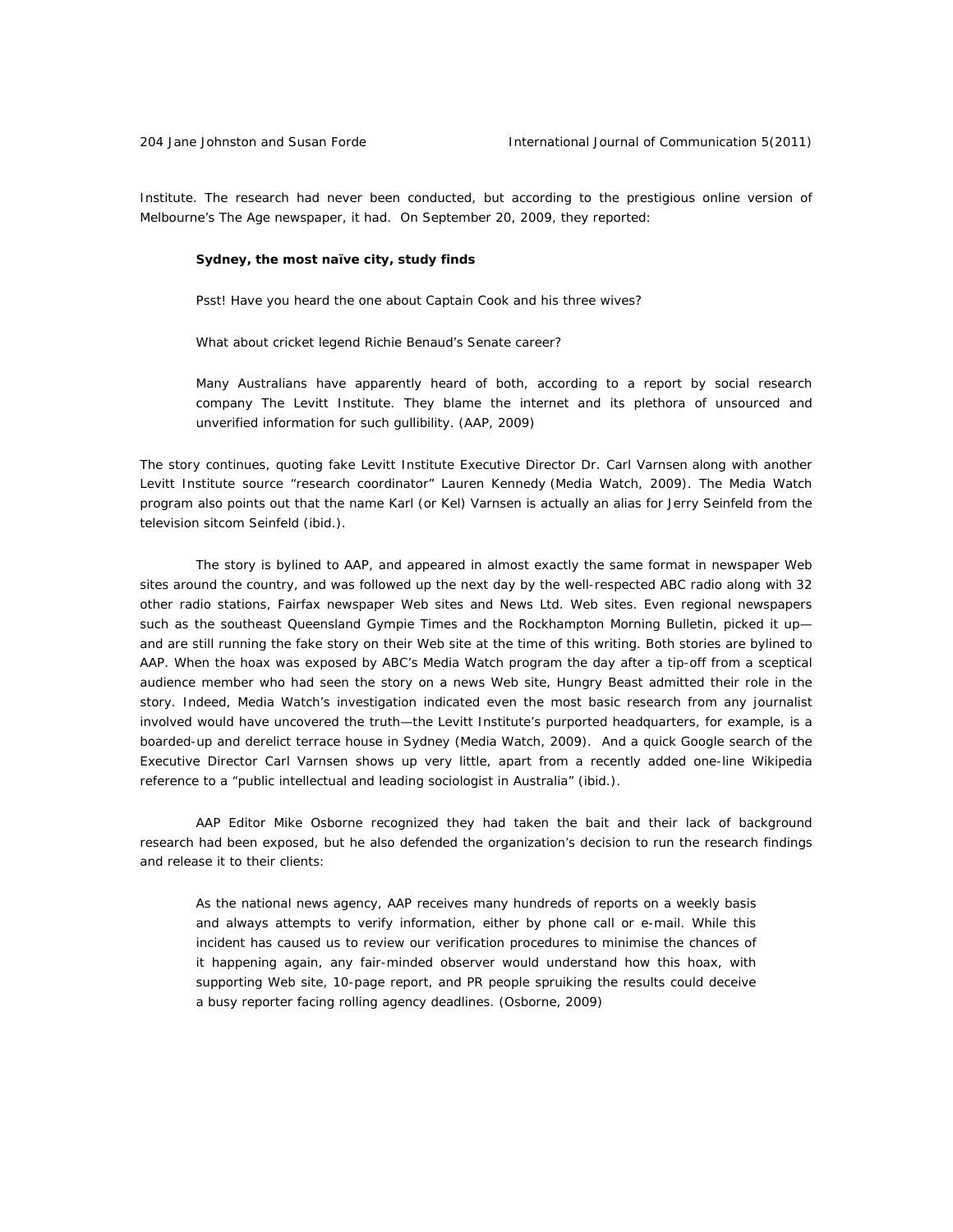*The Australian* newspaper, owned by News Ltd., which had run the story on their news.com.au Web site, reported that the story was originally presented as an "Australian Associated Press exclusive" (Robinson, 2009), which suggests that the *Hungry Beast* decided the best way to disseminate the false information, quickly, was to send it through the AAP filter. If they had sent the fake press release out to news organizations directly, there was a higher chance that journalists might question the veracity of a press release, but coming through AAP, it was automatically given credibility. Thorough newsgathering practices and background checks would be assumed to have occurred at the AAP level, and news organizations would be more likely to run it as it was. This is precisely what did occur. Unfortunately, it was not the first time AAP had fallen victim to a press release hoax—*Media Watch* had uncovered another similar, but less orchestrated, 2005 case involving a supposed visit to Australia by former U.S. president George H. W. Bush (*Media Watch*, 2005; see also Johnston & Forde, 2009, for more detailed discussion).

More recently, in 2010, AAP filtered and disseminated what was, on this occasion, real survey results sent in a media release. The survey results were covered by AAP after they received the media release from "FebFast," a group which campaigns to highlight the dangers of drugs and alcohol. FebFast's original press release suggested their survey found that *many* Australians "would rather give up sex, their car, technology, and their friends" than give up alcohol for a month. It was disseminated with the headline "No sex, please—We're drinkers!" As a novelty/humorous story appealing to Australians' self-perception as a relaxed, hard-drinking culture, the story was picked up by most major news Web sites, including capital city dailies the *Sydney Morning Herald,* the *Herald Sun,* and the *Courier-Mail,* which ran the story with an AAP byline. The story evidently also appealed to more international perceptions of Australians, as we have found evidence of the story also running in *Pravda, Times of India,* Britain's *The Daily Star,* Vietnam's *DatViet,* and Serbia's *SrbijaNet*.

The story, as presented by AAP and, subsequently, by all the news Web sites mentioned above, generally ran with the FebFast angle. However, AAP had chosen to take the story a little further, and in so doing, appears to have exaggerated the survey findings quite considerably, presumably to make the story more likely to be picked up by media outlets. The headlines on the bylined AAP article were, variously: "Sex, cars and mates play second-fiddle to Australians' love of booze;" or "Aussies 'rather give up sex than grog.'" The AAP story (2010) begins thusly: "Australians' love affair with grog is so great they'd rather give up sex, their car, and their friends than lay off the bottle for a month."

So it is no longer "many Australians" who would rather give up sex, their car, and their friends, as FebFast reported, but the (implied) majority of Australians generally. However, the statistics bear out neither AAP's lead paragraph, nor the headlines that appeared with the story. The statistics from the media release are, as the story later reports, that only one in five Australian drinkers said they would prefer to go without sex than alcohol. So, four in five had said that they *would not* give up sex for alcohol. Only 12% said they would ditch their friends over alcohol (88% presumably said they would not); and another 12% said they would rather give up their car than alcohol. Even if these three categories are combined, and we consider the lead paragraph reading instead that Australians would rather give up "sex, their car OR their friends," it is still well under half of the sample.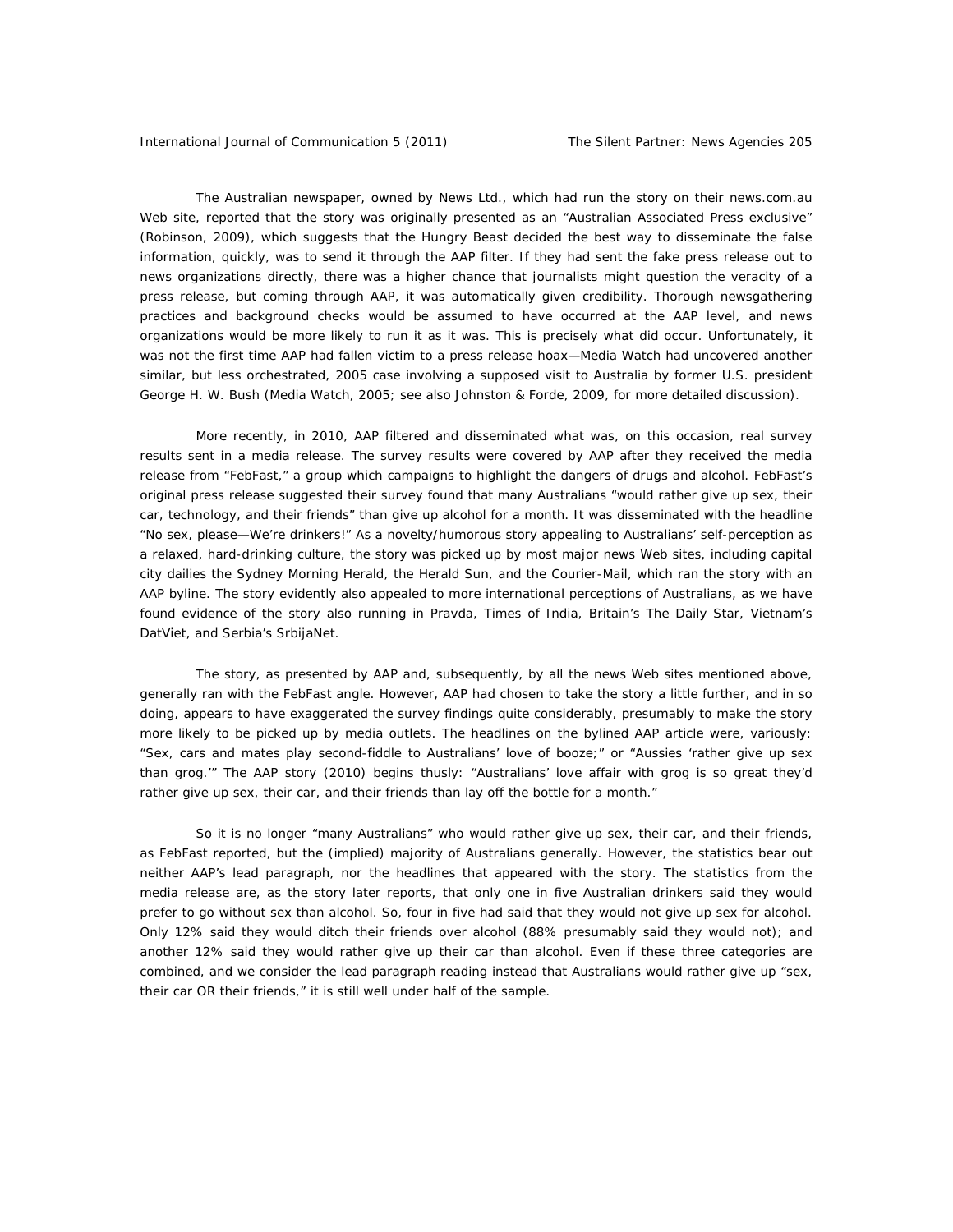FebFast, as a charity organization promoting their own anti-alcohol campaign had put a particular slant on the data, but still presented it reasonably accurately. In their processes, however, AAP had exaggerated the press release further, with the end result being quite inaccurate reporting. If we revisit the various headlines

"Aussies 'rather give up sex than grog.'" (*Coffs Coast Advocate; Sydney Morning Herald*  Australia*)* 

"Sex, cars and mates play second-fiddle to Australians' love of booze." (*Herald Sun*; *Courier-Mail*  Australia)

"Aussies love booze more than sex, cars!" (*Times of India; MyNews.in)* 

"Australians would miss booze more than sex." (*Daily Star,* UK)

. . . these headlines do not suggest that only 12% –20% of Australians said they would give up these things.

The international newspapers reported their own versions of the story, all based on the AAP copy, while the UK's *Daily Star,* which bylined the story to their own "Daily Star Reporter," changed the wording slightly and added one sentence from an Australian living in London. The *Daily Star* lead paragraph read thusly: "Hard-drinking Australians would rather give up sex than give up the amber nectar for a month" (Daily Star, 2010).

None of the international news Web sites bylined AAP—they all bylined either their own publication, their own national news agency, or occasionally, no one at all. So, even when the statistics are not false; even when there is no trickery; even when the statistics are staring the agency and news media journalists in the face, they continue to reproduce the angle from the media release—and in this case, to exaggerate the media release's angle to the point of inaccuracy—perhaps, we suggest, to fit within established news frames. What the statistics show is that Australians overwhelmingly (80% of the sample) *would not* rather give up sex than alcohol, and would not give up their car (88% of the sample), nor their friends (88%).

The Australian Press Council (APC) is aware of the erroneous reporting that comes through the news agency filters, and the heart of the problem seems to genuinely lie in the credibility bestowed upon any stories coming through the agency filters. We have mentioned the Australian Press Council's *State of the News Print Media* (2008) , which highlighted some concerns about the immediacy of online newsrooms and the pressure this is placing on journalists, and AAP, to be churning out stories as quickly as possible without proper checking. Further evidence for this can be found in some Press Council adjudications which have found AAP to have insufficiently checked or followed up media releases coming through their filters and disseminated to their clients. In January 2008, the APC upheld a complaint made by the Jewellers' Association of Australia against a story published on the *Sydney Morning Herald* Web site about a survey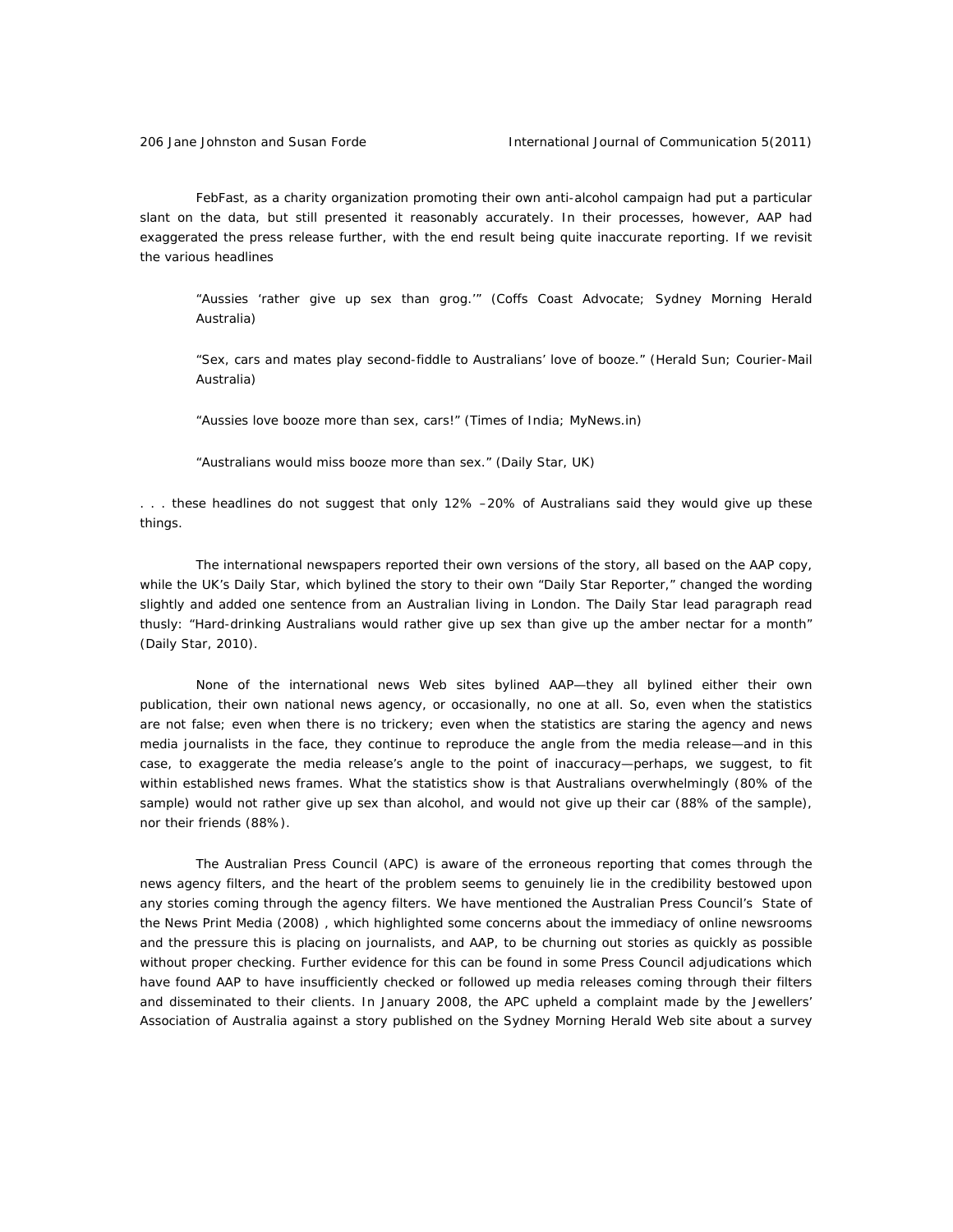which claimed 70% of consumers felt they were being "ripped off" when they bought diamonds, with the story generally suggesting people should go to an independent appraiser before making purchases. The survey, which was an online poll of an unknown number of people carried out and released by diamondgrading company the Diamond Certification Laboratory of Australia (DCLA), suggested most Australians did not "trust jewellers." The Press Council found that AAP, the *Sydney Morning Herald* and *news.com.au* should have questioned the methodology and depth of the survey, and the motivations of the DCLA in releasing it. The *Sydney Morning Herald* addressed the APC's findings:

*The Sydney Morning Herald* responded that it took the AAP article at face value. It said it generally accepts that its wire services follow proper procedures, and it is impossible for an entity like *smh.com.au* to afford the time and staffing needed to check the huge volume of stories that AAP contributes. (APC Adjudication 1383, January 2008)

A former online journalist from *The Age* online reinforces this view and describes his processes when considering how to work with and attribute agency copy:

An AAP story comes in, you might follow it up with an extra interview, [there's] a lot of that. Or you might just add another little bit of fact [so] that you can put your name on [it] . . . there wasn't really a general rule, as long as I had contributed something, I got the byline. If I genuinely followed up something, and called someone and contributed something new to that story then I got the byline . . . but the Breaking News section is primarily wire copy because it's coming through all the time, you just turn it around and put it up. You know the term churnalism? Well that's what churnalism is, getting the AAP story and just turning it around. (Journalist 1, 2009)

Briefly, in a second adjudication in 2009, the Press Council found AAP had reported a story about a regional hospital in an "unfair . . . and misleading" manner and upheld a complaint from one of the hospital's doctors against AAP for what the complainant had called "either grossly incompetent or misleading reporting" (APC Adjudication 1428, June 2009). Consistent with the previous cases, this story had been published widely after being originally disseminated by AAP, which again confirms the status, enunciated within much of the literature above, that any copy coming through AAP is, quite often, churned, or "turned around" as quickly as possible without any journalistic input or checking.

#### **Discussion and Conclusions**

The APC's adjudications, along with the case studies, confirm several issues that the literature, recent research reports, and interviews with industry personnel had enunciated. First, as a wire agency, the copy coming through AAP—and indeed any news agency—is treated differently than press releases, statements from lobby groups, direct tip-offs to journalists, and so on. Copy coming through news agencies is *assumed* by journalists and editors to have already gone through fact-checking, background research, and verifications, and to contain original material. As a result, copy from AAP or other agencies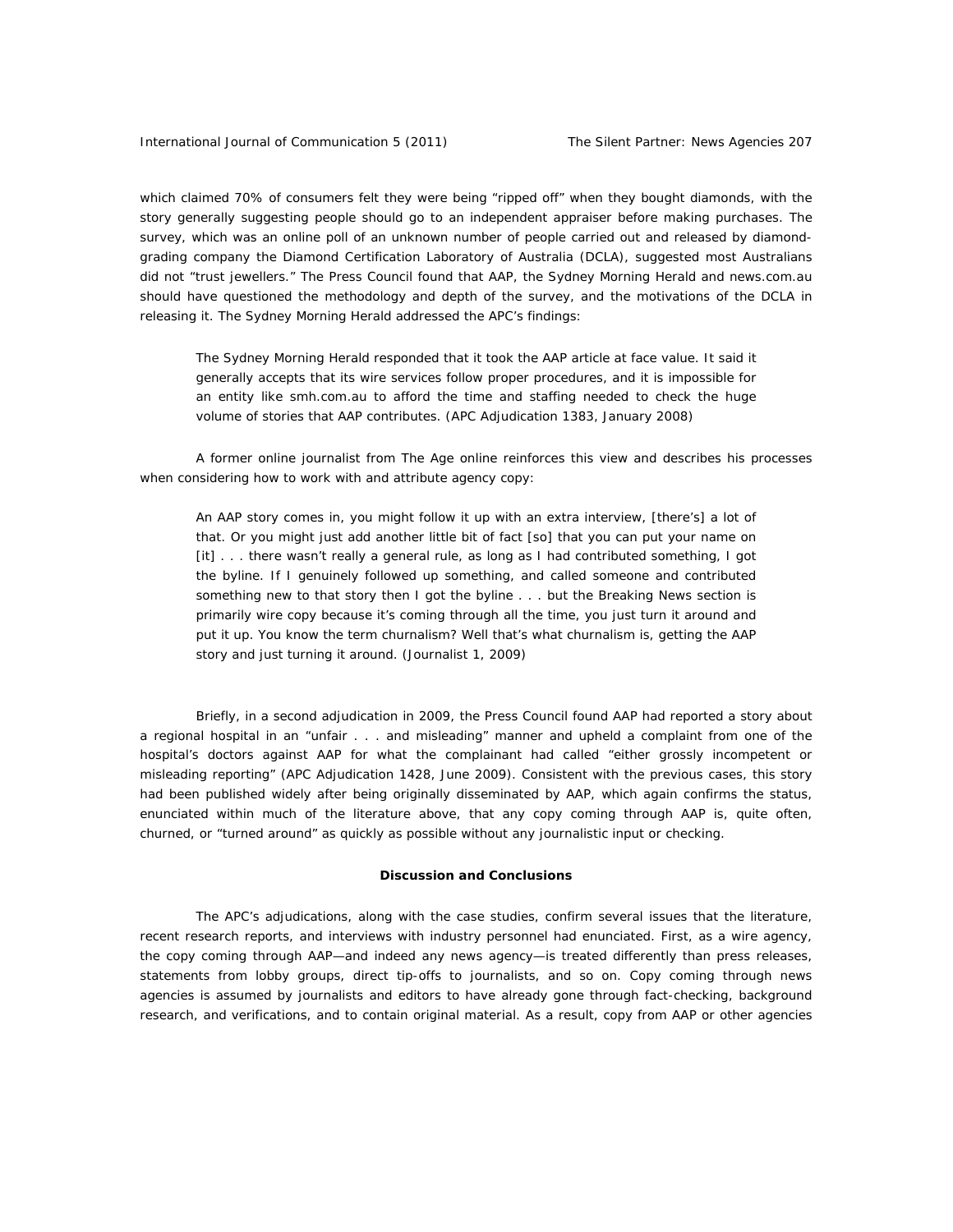is often churned, disseminated, "put up" on the subscriber's news Web site as soon as possible with little or no change. The status of AAP in the Australian news media landscape as a credible source of news is considerable. However, what this research suggests is that AAP is sometimes churning not other agency copy, but media releases which rigorous and accepted newsgathering practice would suggest should be questioned, checked, and followed-up. When the media release, now rebadged as AAP copy and sent to news organizations is received, it is considered "credible" copy, even though very little (or no) checking or newsgathering may have occurred after the original media release was received. The news program *The Hungry Beast* proved this point well with their bogus research institute, bogus research report, spokesperson, and Web site that received national media coverage. The anti-drugs and alcohol charity FebFast also successfully identified a somewhat dubious angle and headline that would appeal to mainstream news media outlets' news frames, which they sent to AAP, only to have it further exaggerated to the point of inaccuracy by AAP. Again, with the AAP badge on the story, however, national and international media picked it up and ran with it almost word-for-word according to the inaccurate headline and lead provided by the wire agency story.

Interviews with our former online journalist suggest that, while he would check *any* media release coming across his desk for accuracy and would always follow-up with an interview, he did not treat AAP copy in the same way. Indeed, he indicated "churning" a press release was a sackable offense at his news organization, while churning AAP copy was standard and accepted practice. On one level, then, the findings suggest that the *status* of news agencies within the news media industry as a credible source of information is enabling inaccurate copy to be disseminated widely, and very quickly, in this online news age.

The Melbourne study of the "Black Saturday" bushfire coverage—along with evidence presented here—suggests that a second factor at play may, indeed, be the increasing pressure from the 24/7 online newsroom for lots of copy, fast, that is putting pressure on news agencies such as AAP, AP, Reuters, and so on to be providing more copy now than they ever have before. In their haste, and in their desire to meet their own commercial goals of having as much copy "taken up" by their clients as possible, they are sometimes producing poorly researched news stories which may have simply been turned around from a press release or reported without any verification. The economies operating at AAP may indeed explain their decision to exaggerate the findings of the FebFast alcohol survey to make a "stronger" but ultimately inaccurate story to ensure it was picked up, widely, by a range of national and international news sites.

Both case studies perhaps also provide evidence of Hamilton's assertion that an economic analysis suggests news is usually not at all "surprising or new" but is, in fact, driven by consumers' desires for something familiar and predictable (2004, p. 8). McChesney's identified factors—the pursuit of profit, the size of the organization, levels of competition (of which there is none for AAP in Australia), and the influence of advertising—do appear to be playing a part in the stories chosen by AAP, in the way they are covered by AAP, and then in the way they are either "churned" or adjusted slightly by the news organizations themselves. AAP's decision to churn the *Hungry Beast* media release and develop a story from its printed research report was an economic one—it was an efficient way to "churn" a story that they knew would appeal to their clients' news frames with minimal input from the AAP journalist. The lack of competition in the Australian market meant there was no other consideration for AAP journalists and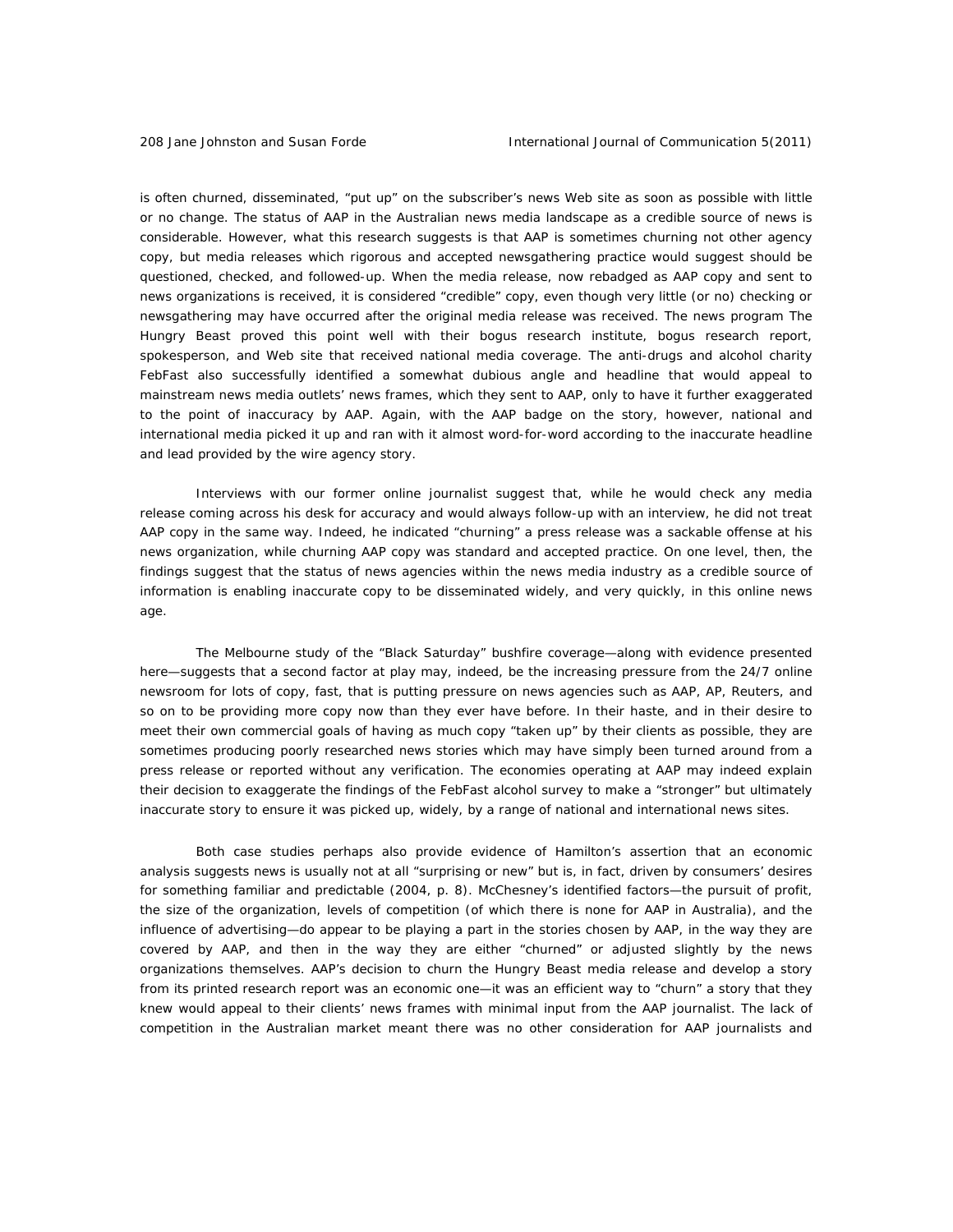editors to make about coverage of the story. Whatever they produced would be picked up by the news Web sites. This is the economic and political context of the agency's operations, and it goes a long way toward explaining its content decisions. One point of encouragement in our research lies in the news production of independent news producer *Crikey.com,* which does not put up any wire copy—or indeed, subscribe to any wire service at all (Beecher, 2010)—unlike the mainstream news Web sites, which are increasingly relying on agency news stories. We note, though, that this appears to be exception rather than the rule.

Our previous research alludes to an increased, potentially dominant, role for news agency copy in the online news environment (Johnston & Forde, 2009). Similarly, this current examination of selected case studies of AAP content and follow-up stories on news media Web sites provides some indications that the special "heightened" place that news agencies occupy in the news media may be leading to increases in the publication of poor and inaccurate copy. Coupled with the ever-widening and speed-driven Internet news hole, news quality and diversity on major news Web sites may be under threat, and at the very least, this field of study requires further critical analysis.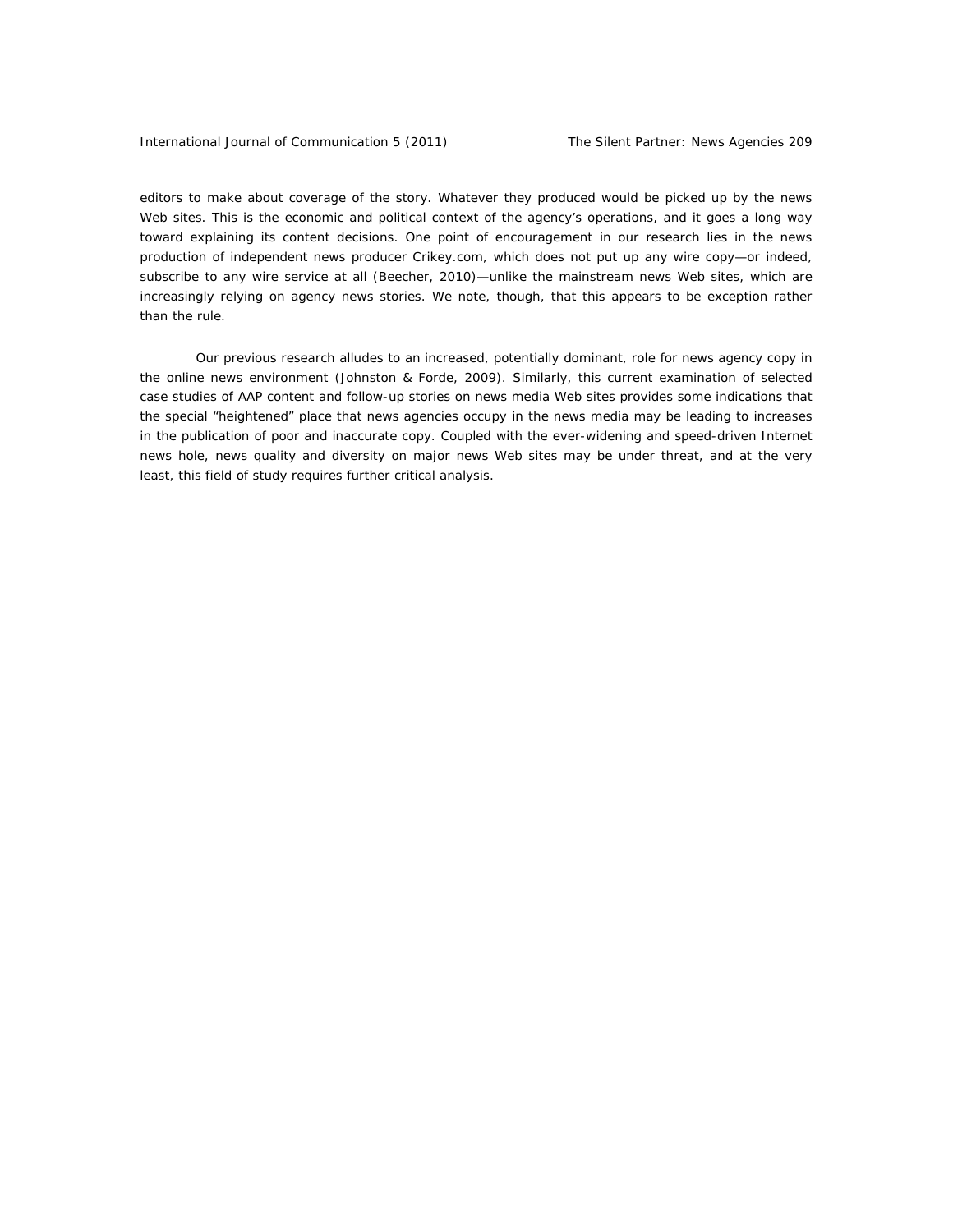210 Jane Johnston and Susan Forde International Journal of Communication 5(2011)

# **References**

- Associated Press (AP). (2007). *Breaking news: How the Associated Press has covered war, peace and everything else.* New York: Princeton Architectural Press.
- Australian Associated Press (AAP). (2010, February 1). *Sex, cars and mates play second-fiddle to Australians' love of booze.* Retrieved February 2, 2010, from www.news.com.au/couriermail
- Australian Associated Press (AAP). (2009, September 20). *Sydney the most naïve city, study finds*. Retrieved May 25, 2010, from www.abc.net.au
- Australian Centre for Independent Journalism. (2010). *Spinning the media*. ACIJ and Crikey.com. Retrieved March 16, 2010, from http://www.crikey.com.au/spinning-the-media/
- Australian Press Council. (2008). *State of the news print media in Australia report*. Retrieved July 2, 2009, from http://www.presscouncil.org.au/snpma/snpma2008/ch07\_2\_snpma2008.html
- Australian Press Council. *Adjudications index*. Retrieved November 10, 2009, from http://www.presscouncil.org.au/pcsite/adj.html
- Barker, G. (2009). The crumbling estate. *Griffith Review, 25*, 117–123.
- Beecher, E. (2010). [Personal interview with the author.] March 2010.
- Carey, J. W. (1989). *Communication as culture: Essays on media and society*. Boston: Unwin Hyman.
- *Coffs Coast Advocate.* (2010, February 1). Aussies "rather give up sex than grog." Retrieved March 8, 2010, from http://www.coffscoastadvocate.com.au/story/2010/02/01/aussies-rather-give-upsex-than-grog.html
- Collingwood, P. (1999). Commercial radio 1999: New networks, new technologies. *Media International Australia, 91*, 11–22.
- *Courier-Mail* (2010, February 1). Sex, cars, and mates play second-fiddle to Australians' love of booze. Retrieved March 8, 2010, from http://www.couriermail.com.au/news/national/sex-cars-andmates-play-second-fiddle-to-australians-love-of-booze/story-e6freooo-1225825378606
- *Daily Star.* (2010, February 2). Australians would miss booze more than sex. Retrieved March 8, 2010, from http://www.dailystar.co.uk/posts/view/120155/Australians-would-miss-booze-more-thansex/
- Davies, N. (2008). *Flat earth news***.** London: Chatto & Windus.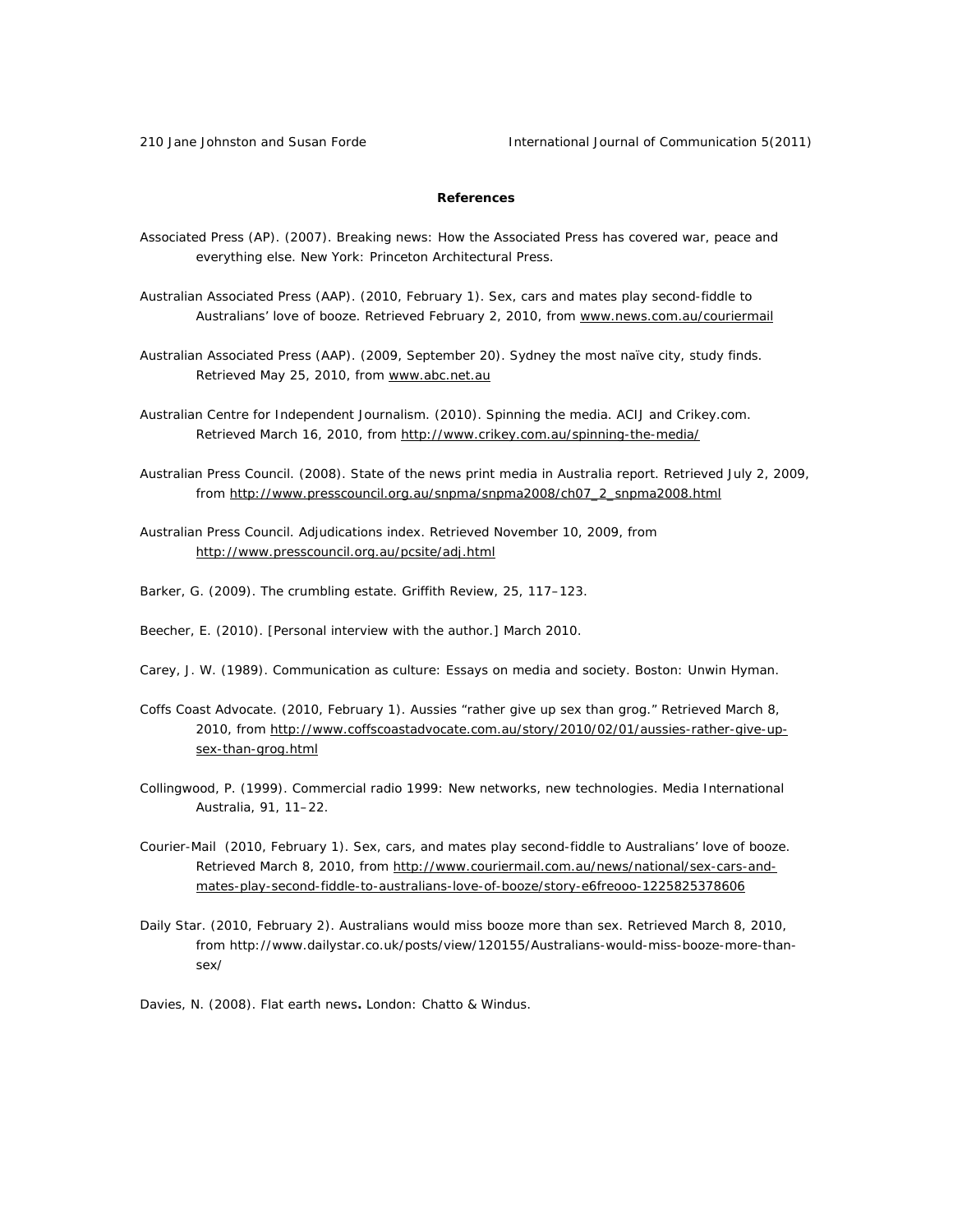Edwards, J., & Newbery, A. (2007). *BBS media survey 2008*. Brisbane: Brumfield Bird & Sandford Pty Ltd.

Electoral and Administrative Review Commission. (1993). *Report on review of government media and information services.* Brisbane: Electoral and Administrative Review Commission.

Eysenck, H (1976). *Case studies in behaviour therapy.* London: Routledge and Kegan Paul.

- Flyvberg, B. (2004). Five misunderstandings about case-study research. In C. Seale, G. Gobo, J. F. Gubrium, & D. Silverman (Eds.), *Qualitative research practice,* (pp. 420–434). London: SAGE.
- Folkenflik, D. (2005). Major U.S. newspapers announce staff cuts. *National Public Radio*. Retrieved December 12, 2009, from www.npr.org
- Frijters, P., & Velamuri, M. (2009). Is the Internet bad news? The online news era and the market for high-quality news. *MPRA paper, No.* 15723. Munich: University Library of Munich.
- Gawenda, M., & Muller, D. (2009). *The Black Saturday bushfires: How the media covered Australia's worst peace-time disaster*. Centre for Advanced Journalism, University of Melbourne. Retrieved March 12, 2010, from http://www.caj.unimelb.edu.au/ data/assets/pdf\_file/0019/175033/FINAL\_bushfire\_report\_with \_exec\_summary\_19-11-09.pdf
- Greenslade, R. (2009). Greenslade blog: Why newspaper cuts are necessary as publishers face unprecedented losses.,*Guardian.co.uk.* Retrieved November 30, 2009, from http://www.guardian.co.uk/media/greenslade/2009/nov/27/london-evening-standardtheguardian
- Grattan, M. (1998). The politics of spin. *Australian Studies in Journalism, 7*, 32–45.
- Grundy, B. (1993). EARC's inquiry into government PR: A summary and appraisal. *Australian Studies in Journalism*, *2*, 288–304.
- Hamilton, J. T. (2004). *All the news that's fit to sell: How the market transforms information into news*. Princeton, NJ: Princeton University Press.
- *Herald Sun* (2010, February 1). Sex, cars and mates play second-fiddle to Australians' love of booze. Retrieved March 8, 2010, from http://www.heraldsun.com.au/news/national/sex-cars-andmates-play-second-fiddle-to-australians-love-of-booze/story-e6freooo-1225825378606

Herman, J. (2009). [Personal interview with the author.] December 10, 2009.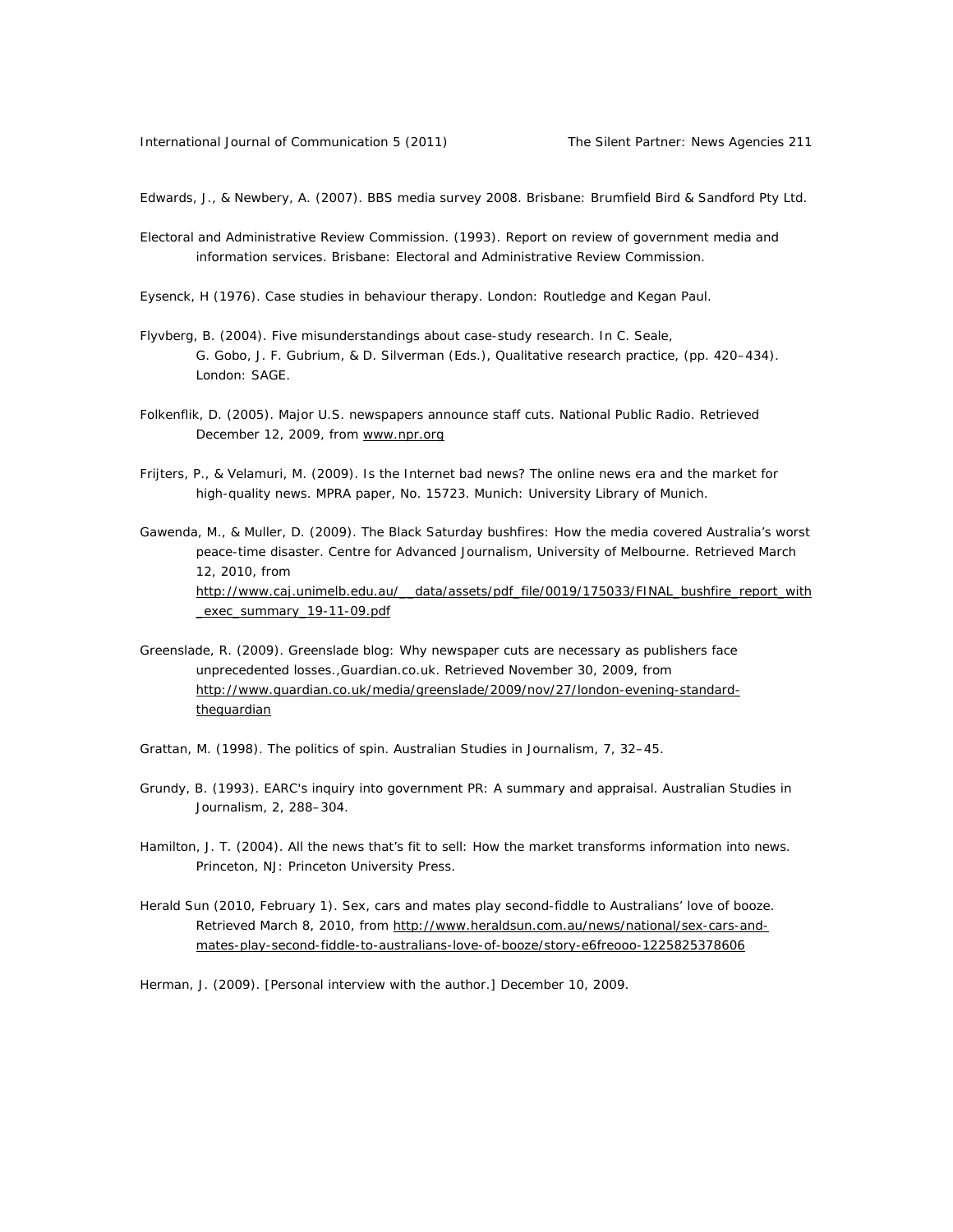- Johnston, J., & Forde, S. (2009). 'Not wrong for long': The role and penetration of news wire agencies in the 24/7 news landscape. *Global Media Journal: Australian Edition,* 3(2). Also available at: www.commarts.uws.edu.au/gmjau/v3\_2009\_2/johnson\_forde\_RA.html
- Journalist 1. (2009). Former journalist for The Age newspaper. *Personal interview with the author* (Forde), October 14, 2009. Brisbane, Queensland.
- King, E. (1997). The impact of the Internet on journalism: An introduction. *Electronic Journal of Communication, 7*(2).
- Knight, A. (2007). Australian correspondents and their sources. *ejournalist*. Retrieved June 30, 2009, from http://ejournalist.com.au/v1n1/correspondents.pdf
- Lee, C. (2009). Pixels, paper and public affairs: A comparison of print and online editions of *The Age*  newspaper. *Australian Journalism Review, 31*(1), 91–104.
- Lewis, J., Williams, A., & Franklin, B. (2008a). Four rumours and an explanation. *Journalism Practice*, *2*(1), 27–45.
- Lewis, J., Williams, A., & Franklin, B. (2008b). A compromised fourth estate? *Journalism Studies*, *9*(1), 1– 20.
- MacKinnon, K. (2006). Five major trends. *State of the News Print Media Report, 2006.* Australian Press Council: Sydney. Also available at: http://www.presscouncil.org.au/snpma/ch02.html
- MacNamara, J. (1992). *The impact of PR on the media.* Mass Communication Group. Retrieved May 25, 2010, from http://195.130.87.21:8080/dspace/bitstream/123456789/234/1/Macnamara-the impact of PR on the media.pdf
- McChesney, R. (1999). *Rich media, poor democracy: Communication politics in dubious times.*  Champaign, IL: University of Illinois Press.
- McChesney, R. (2003). The problem of journalism: A political economic contribution to an explanation of the crisis in contemporary U.S. journalism. *Journalism Studies*, *4*(3), 299–329.
- McChesney, R. (2008). *The political economy of media: Enduring issues, emerging dilemmas.* New York: Monthly Review Press.
- Media Watch. (2009, September 28). *Deception, detection, deficiency*. ABC TV. Retrieved April 30, 2010, from http://www.abc.net.au/mediawatch/transcripts/s2698835.htm
- Media Watch. (2008, October 13). *Media plug a brothel*. ABC TV. Retrieved May 10, 2009, from http://www.abc.net.au/mediawatch/transcripts/s2389910.htm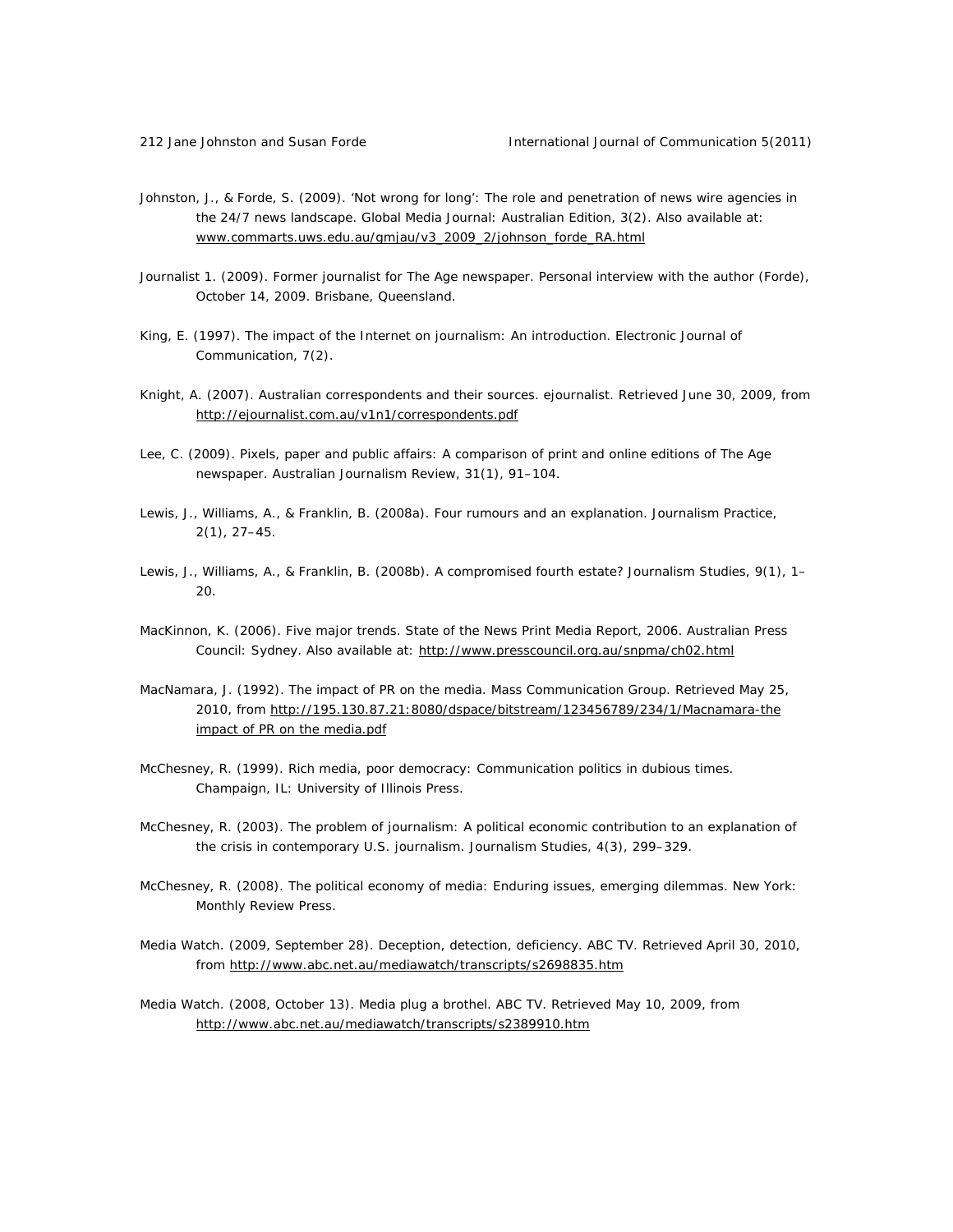*Media Watch*. (2005, August 29). *President's visit 'terminaded.'* ABC TV. Retrieved May 10, 2010, from http://www.abc.net.au/mediawatch/transcripts/s1448058.htm

Murdock, G. (1989). Cultural studies at the crossroads. *Australian Journal of Communication, 16*, 37–49.

- MyNews.in (2010, February 1). Aussies love booze more than sex! Retrieved March 8, 2010, from http://www.mynews.in/News/Aussies\_love\_booze\_more\_than\_Sex!\_N36929.html
- Nederlands Persbureau, [ANP]. (2010a). Overlevende van kamp Sobibor geridderd [Survivor of Sobibor knighted]. *Trouw*. Retrieved April 12, 2010, from www.trouw.nl
- Nederlands Persbureau, [ANP]. (2010b). Sobibor-overlevende selma engel-wijnberg geridderd [Sobibor survivor Selma Engel-Wijnberg knighted]. *Trouw*. Retrieved April 13, 2010, from www.trouw.nl
- Osborne, M. (2009). [E-mail to Mark Franklin, ABC-TV Media Watch program]*.* Retrieved May 25, 2010, from http://www.abc.net.au/mediawatch/transcripts/s2698835.htm
- Paterson, Chris (2006). News agency dominance in international news on the Internet. *Papers in International and Global Communication*, Centre for International Communications Research, No 01/06. Retrieved February 1, 2009, from http://ics.leeds.ac.uk/papers/cicr/exhibits/42/cicrpaterson.pdf
- Pearson, M., & Brand, J. (2001). *Sources of news and current affairs*. epublications@Bond, Bond University. Retrieved February 1, 2009, from http://epublications.bond.edu.au/hss\_pubs/96 Pew Project for Excellence in Journalism. (2010). *The state of the news media: An annual report on American journalism*. The Pew Center. Retrieved April 27, 2010, from http://www.stateofthemedia.org/2009/index.htm
- Project for Excellence in Journalism. (2008). *The state of the news media: An annual report on American journalism*. The Pew Center. Retrieved June 20, 2008, from http://www.stateofthemedia.org/2008
- Project for Excellence in Journalism. (2007). *The state of the news media: An annual report on American journalism*. The Pew Center. Retrieved June 20, 2008, from http://www.stateofthemedia.org/2007
- Project for Excellence in Journalism. (2006). *The state of the news media: An annual report on American journalism*. The Pew Center. Retrieved August 18, 2007, from http://www.stateofthemedia.org/2006
- Project for Excellence in Journalism. (2005*). The state of the news media: An annual report on American journalism*. The Pew Center. Retrieved April 2, 2006, from http://www.stateofthemedia.org/2005